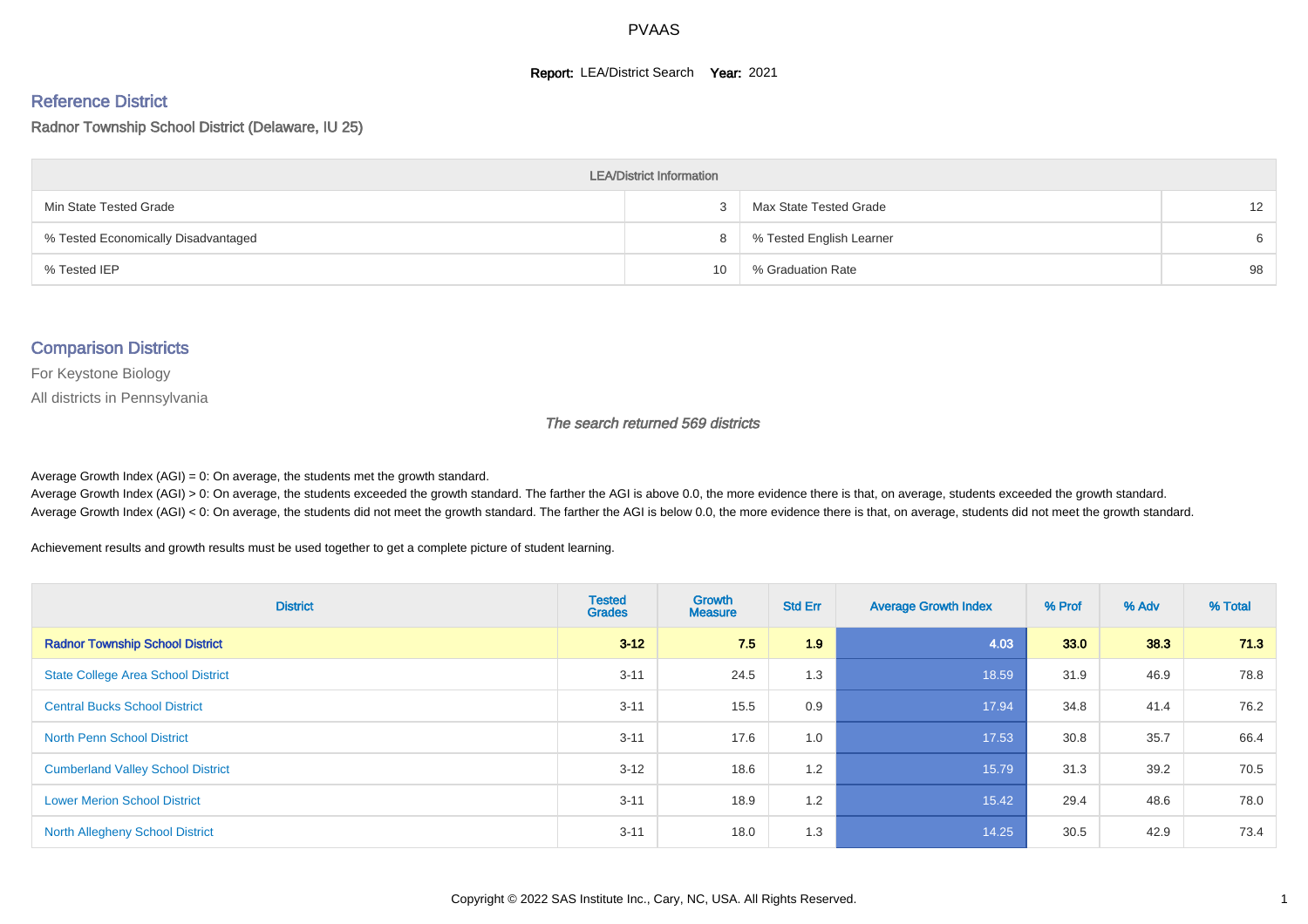| <b>District</b>                               | <b>Tested</b><br><b>Grades</b> | <b>Growth</b><br><b>Measure</b> | <b>Std Err</b> | <b>Average Growth Index</b> | % Prof | % Adv | % Total |
|-----------------------------------------------|--------------------------------|---------------------------------|----------------|-----------------------------|--------|-------|---------|
| <b>Radnor Township School District</b>        | $3 - 12$                       | 7.5                             | 1.9            | 4.03                        | 33.0   | 38.3  | 71.3    |
| <b>Dallastown Area School District</b>        | $3 - 11$                       | 19.9                            | 1.4            | 14.14                       | 36.8   | 34.2  | 71.0    |
| <b>Spring-Ford Area School District</b>       | $3 - 11$                       | 16.6                            | 1.2            | 14.02                       | 30.4   | 45.3  | 75.7    |
| <b>Colonial School District</b>               | $3 - 11$                       | 22.1                            | 1.6            | 13.55                       | 27.2   | 43.5  | 70.6    |
| <b>Souderton Area School District</b>         | $3 - 11$                       | 18.5                            | 1.4            | 12.86                       | 39.2   | 31.2  | 70.4    |
| <b>Tyrone Area School District</b>            | $3 - 12$                       | 29.2                            | 2.3            | 12.86                       | 36.6   | 29.1  | 65.7    |
| <b>Council Rock School District</b>           | $3 - 11$                       | 13.5                            | 1.1            | 12.27                       | 32.0   | 35.4  | 67.4    |
| <b>Littlestown Area School District</b>       | $3 - 11$                       | 28.7                            | 2.4            | 11.83                       | 38.4   | 29.3  | 67.7    |
| <b>Warwick School District</b>                | $3 - 11$                       | 21.7                            | 1.8            | 11.76                       | 27.7   | 36.3  | 64.0    |
| <b>Hempfield School District</b>              | $3 - 11$                       | 13.4                            | 1.3            | 10.53                       | 29.9   | 36.8  | 66.7    |
| <b>Derry Township School District</b>         | $3 - 10$                       | 20.1                            | 2.0            | 10.20                       | 32.8   | 46.9  | 79.7    |
| <b>Loyalsock Township School District</b>     | $3-12$                         | 26.7                            | 2.7            | 9.92                        | 36.8   | 35.1  | 71.9    |
| New Hope-Solebury School District             | $3 - 11$                       | 28.8                            | 2.9            | 9.77                        | 31.6   | 50.0  | 81.6    |
| <b>Delaware Valley School District</b>        | $3 - 11$                       | 15.7                            | 1.6            | 9.62                        | 36.7   | 32.1  | 68.8    |
| Fox Chapel Area School District               | $3 - 11$                       | 17.6                            | 1.9            | 9.47                        | 22.9   | 52.0  | 74.9    |
| <b>Wayne Highlands School District</b>        | $3 - 11$                       | 22.5                            | 2.5            | 9.16                        | 33.8   | 40.4  | 74.2    |
| <b>Unionville-Chadds Ford School District</b> | $3 - 11$                       | 15.8                            | 1.7            | 9.12                        | 31.2   | 48.0  | 79.2    |
| Palmyra Area School District                  | $3 - 11$                       | 16.2                            | 1.8            | 9.02                        | 38.8   | 34.0  | 72.8    |
| <b>Marple Newtown School District</b>         | $3 - 11$                       | 20.6                            | 2.3            | 8.95                        | 31.1   | 42.7  | 73.8    |
| <b>Central York School District</b>           | $3 - 12$                       | 12.9                            | 1.5            | 8.64                        | 31.4   | 24.1  | 55.5    |
| <b>Saucon Valley School District</b>          | $3 - 11$                       | 18.9                            | 2.2            | 8.48                        | 26.0   | 39.6  | 65.6    |
| <b>Southern York County School District</b>   | $3 - 11$                       | 15.5                            | 1.8            | 8.48                        | 37.6   | 29.2  | 66.8    |
| <b>Upper Darby School District</b>            | $3 - 12$                       | 11.2                            | 1.4            | 8.28                        | 23.8   | 11.8  | 35.6    |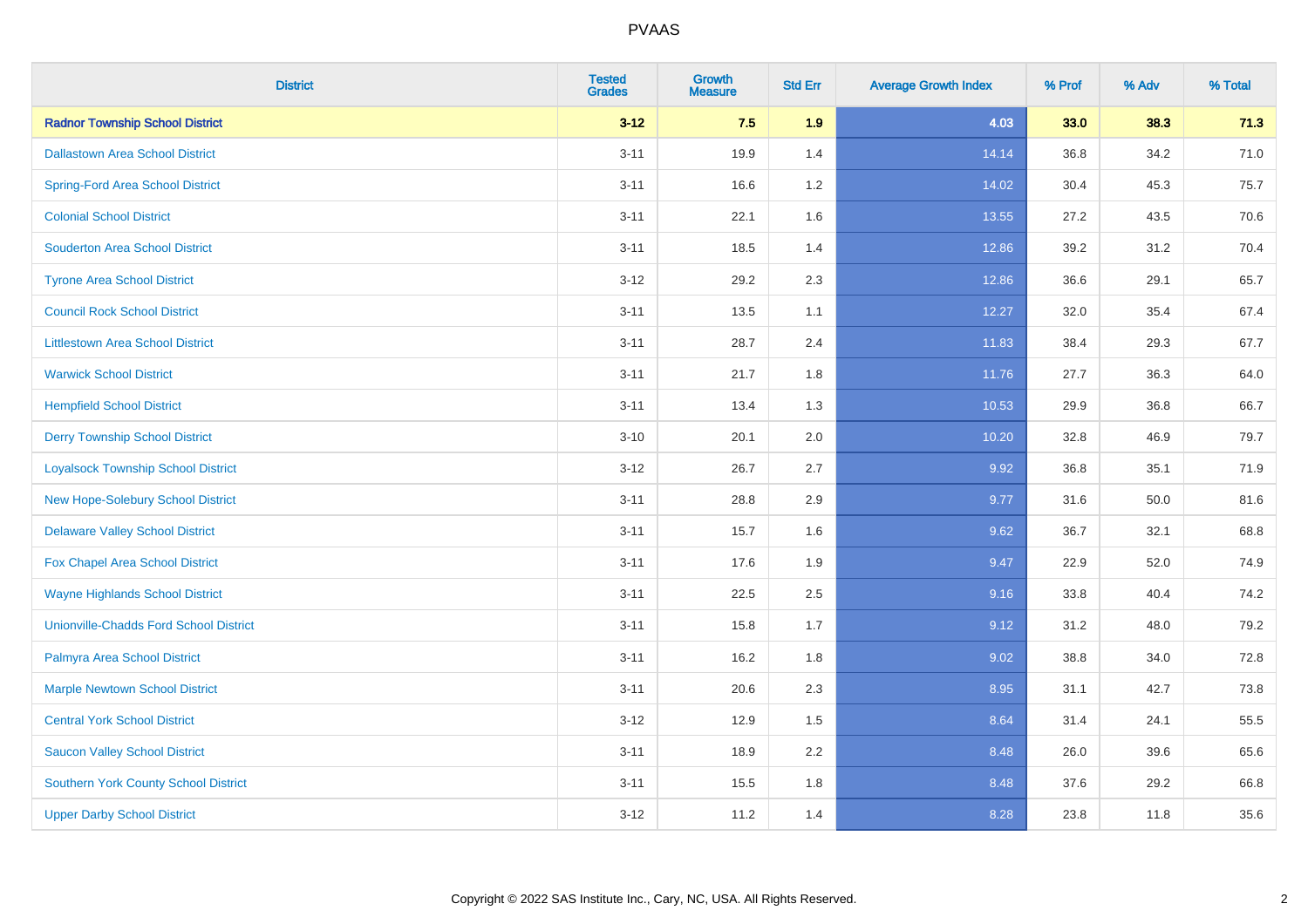| <b>District</b>                           | <b>Tested</b><br><b>Grades</b> | <b>Growth</b><br><b>Measure</b> | <b>Std Err</b> | <b>Average Growth Index</b> | % Prof | % Adv | % Total |
|-------------------------------------------|--------------------------------|---------------------------------|----------------|-----------------------------|--------|-------|---------|
| <b>Radnor Township School District</b>    | $3 - 12$                       | 7.5                             | 1.9            | 4.03                        | 33.0   | 38.3  | 71.3    |
| <b>Collegium Charter School</b>           | $3 - 10$                       | 21.2                            | 2.6            | 8.18                        | 25.4   | 16.4  | 41.8    |
| <b>Peters Township School District</b>    | $3 - 11$                       | 14.1                            | 1.7            | 8.16                        | 35.2   | 41.6  | 76.8    |
| <b>Upper Saint Clair School District</b>  | $3 - 11$                       | 13.8                            | 1.8            | 7.86                        | 32.2   | 44.5  | 76.7    |
| <b>Mifflin County School District</b>     | $3 - 11$                       | 12.3                            | 1.6            | 7.69                        | 35.1   | 15.1  | 50.3    |
| <b>East Penn School District</b>          | $3 - 11$                       | 8.9                             | 1.2            | 7.61                        | 32.8   | 26.4  | 59.2    |
| <b>Manheim Township School District</b>   | $3 - 12$                       | 10.9                            | 1.5            | 7.51                        | 30.9   | 31.0  | 61.9    |
| <b>Mountain View School District</b>      | $3 - 11$                       | 24.2                            | 3.4            | 7.20                        | 45.8   | 37.3  | 83.0    |
| <b>Danville Area School District</b>      | $3 - 11$                       | 18.4                            | 2.6            | 7.19                        | 32.0   | 46.1  | 78.1    |
| <b>Upper Merion Area School District</b>  | $3 - 11$                       | 14.0                            | 2.0            | 7.15                        | 34.4   | 32.6  | 67.0    |
| <b>Whitehall-Coplay School District</b>   | $3 - 11$                       | 11.8                            | 1.7            | 7.06                        | 32.3   | 21.7  | 54.0    |
| <b>Camp Hill School District</b>          | $3 - 12$                       | 20.7                            | 2.9            | 7.00                        | 32.3   | 41.4  | 73.7    |
| <b>Methacton School District</b>          | $3 - 11$                       | 11.0                            | 1.6            | 6.94                        | 36.0   | 33.6  | 69.6    |
| <b>Millcreek Township School District</b> | $3 - 11$                       | 9.1                             | 1.4            | 6.61                        | 34.5   | 30.1  | 64.6    |
| <b>Neshaminy School District</b>          | $3 - 11$                       | 8.6                             | 1.3            | 6.56                        | 31.3   | 23.9  | 55.2    |
| <b>Manheim Central School District</b>    | $3 - 11$                       | 12.8                            | 2.0            | 6.52                        | 27.8   | 35.4  | 63.2    |
| <b>Cocalico School District</b>           | $3 - 11$                       | 12.3                            | 1.9            | 6.48                        | 28.2   | 32.3  | 60.5    |
| <b>Armstrong School District</b>          | $3 - 11$                       | 9.8                             | 1.6            | 6.22                        | 32.8   | 24.6  | 57.4    |
| <b>Tuscarora School District</b>          | $3 - 11$                       | 13.4                            | 2.2            | 6.20                        | 37.1   | 26.3  | 63.4    |
| <b>Franklin Regional School District</b>  | $3 - 11$                       | 11.3                            | 1.8            | 6.13                        | 30.0   | 35.0  | 65.0    |
| <b>Agora Cyber Charter School</b>         | $3 - 11$                       | 14.6                            | 2.4            | 6.03                        | 24.7   | 19.5  | 44.2    |
| <b>Indiana Area School District</b>       | $3 - 11$                       | 12.0                            | 2.0            | 5.98                        | 30.0   | 30.4  | 60.3    |
| <b>Punxsutawney Area School District</b>  | $3 - 11$                       | 15.8                            | 2.7            | 5.83                        | 18.6   | 29.0  | 47.6    |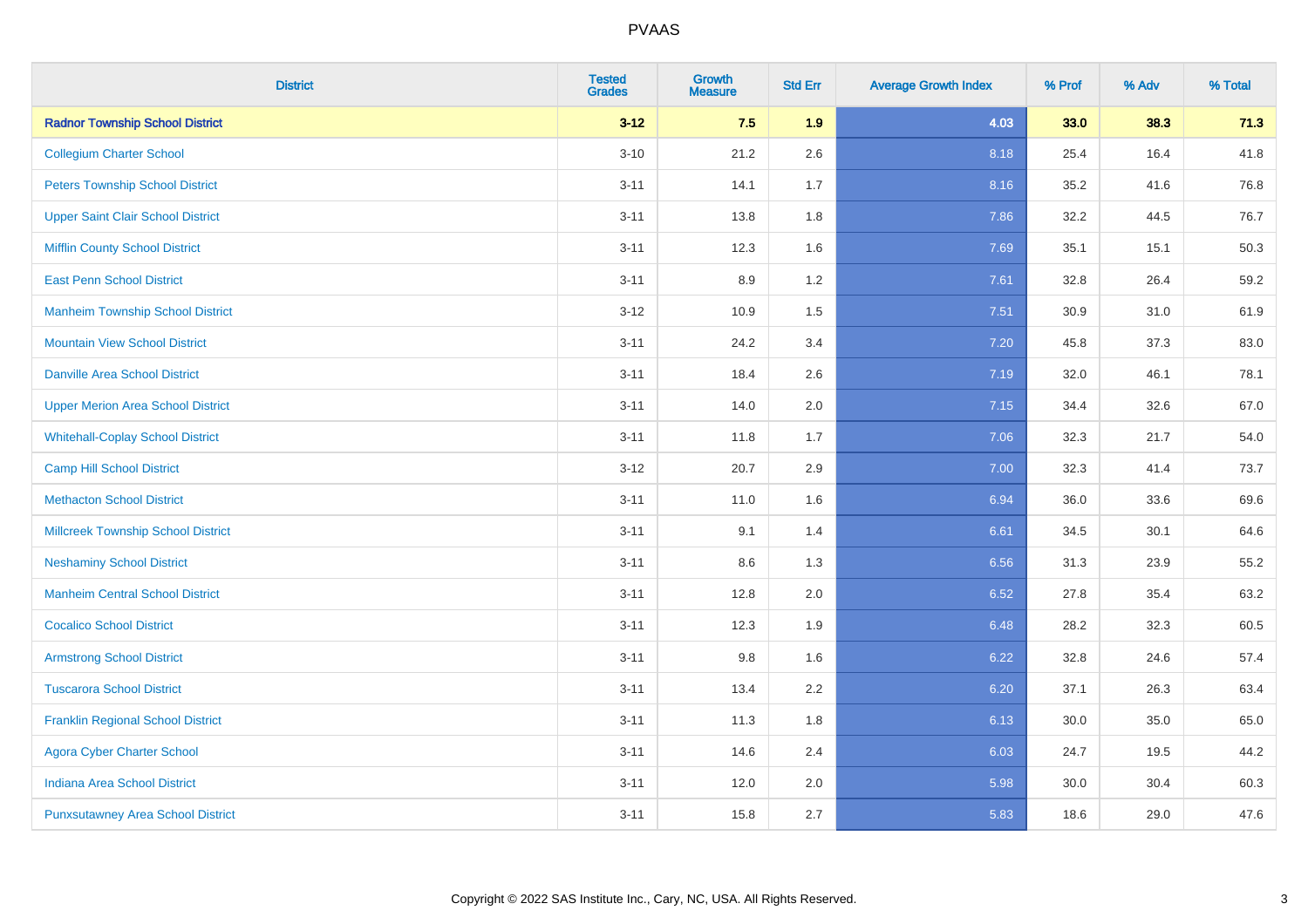| <b>District</b>                              | <b>Tested</b><br><b>Grades</b> | <b>Growth</b><br><b>Measure</b> | <b>Std Err</b> | <b>Average Growth Index</b> | % Prof | % Adv | % Total |
|----------------------------------------------|--------------------------------|---------------------------------|----------------|-----------------------------|--------|-------|---------|
| <b>Radnor Township School District</b>       | $3 - 12$                       | 7.5                             | 1.9            | 4.03                        | 33.0   | 38.3  | 71.3    |
| <b>Blue Mountain School District</b>         | $3 - 10$                       | 12.2                            | 2.1            | 5.81                        | 30.7   | 26.1  | 56.8    |
| <b>Harbor Creek School District</b>          | $3 - 11$                       | 13.4                            | 2.3            | 5.80                        | 34.5   | 40.7  | 75.2    |
| <b>Pequea Valley School District</b>         | $3 - 11$                       | 18.0                            | 3.1            | 5.74                        | 29.2   | 37.5  | 66.7    |
| Lampeter-Strasburg School District           | $3 - 12$                       | 11.0                            | 1.9            | 5.69                        | 35.4   | 32.3  | 67.7    |
| <b>Hermitage School District</b>             | $3 - 12$                       | 14.0                            | 2.5            | 5.59                        | 34.0   | 27.0  | 61.0    |
| <b>Pine-Richland School District</b>         | $3 - 11$                       | 9.3                             | 1.7            | 5.56                        | 42.3   | 35.8  | 78.1    |
| <b>Lake-Lehman School District</b>           | $3 - 11$                       | 14.9                            | 2.8            | 5.34                        | 25.8   | 22.5  | 48.3    |
| Penns Valley Area School District            | $3 - 12$                       | 14.1                            | 2.6            | 5.33                        | 29.6   | 23.3  | 52.9    |
| <b>Avon Grove School District</b>            | $3 - 10$                       | 7.6                             | 1.4            | 5.29                        | 33.7   | 33.2  | 67.0    |
| <b>Cornwall-Lebanon School District</b>      | $3 - 11$                       | 8.2                             | 1.6            | 5.24                        | 28.0   | 20.5  | 48.6    |
| <b>West Branch Area School District</b>      | $3 - 11$                       | 17.0                            | 3.3            | 5.20                        | 47.1   | 19.1  | 66.2    |
| <b>Fleetwood Area School District</b>        | $3 - 10$                       | 10.4                            | 2.0            | 5.19                        | 31.7   | 25.8  | 57.5    |
| <b>Pennridge School District</b>             | $3 - 10$                       | 7.4                             | 1.5            | 5.10                        | 32.0   | 27.6  | 59.6    |
| Pen Argyl Area School District               | $3 - 12$                       | 12.8                            | 2.5            | 5.10                        | 28.5   | 23.8  | 52.3    |
| <b>Berlin Brothersvalley School District</b> | $3 - 11$                       | 19.6                            | 4.0            | 4.93                        | 28.3   | 41.3  | 69.6    |
| <b>Easton Area School District</b>           | $3 - 12$                       | 6.3                             | 1.3            | 4.91                        | 24.1   | 13.0  | 37.1    |
| <b>Quaker Valley School District</b>         | $3 - 11$                       | 12.2                            | 2.5            | 4.90                        | 39.5   | 26.4  | 65.9    |
| <b>Belle Vernon Area School District</b>     | $3 - 11$                       | 11.1                            | 2.3            | 4.88                        | 31.6   | 25.4  | 57.1    |
| <b>Lehighton Area School District</b>        | $3 - 11$                       | 11.4                            | 2.4            | 4.84                        | 30.5   | 24.9  | 55.3    |
| <b>Iroquois School District</b>              | $3 - 11$                       | 13.6                            | 2.8            | 4.83                        | 33.3   | 16.0  | 49.4    |
| <b>Penn Manor School District</b>            | $3 - 11$                       | 7.1                             | 1.5            | 4.82                        | 26.7   | 20.5  | 47.2    |
| <b>Lakeland School District</b>              | $3 - 11$                       | 13.3                            | 2.8            | 4.80                        | 22.2   | 21.2  | 43.4    |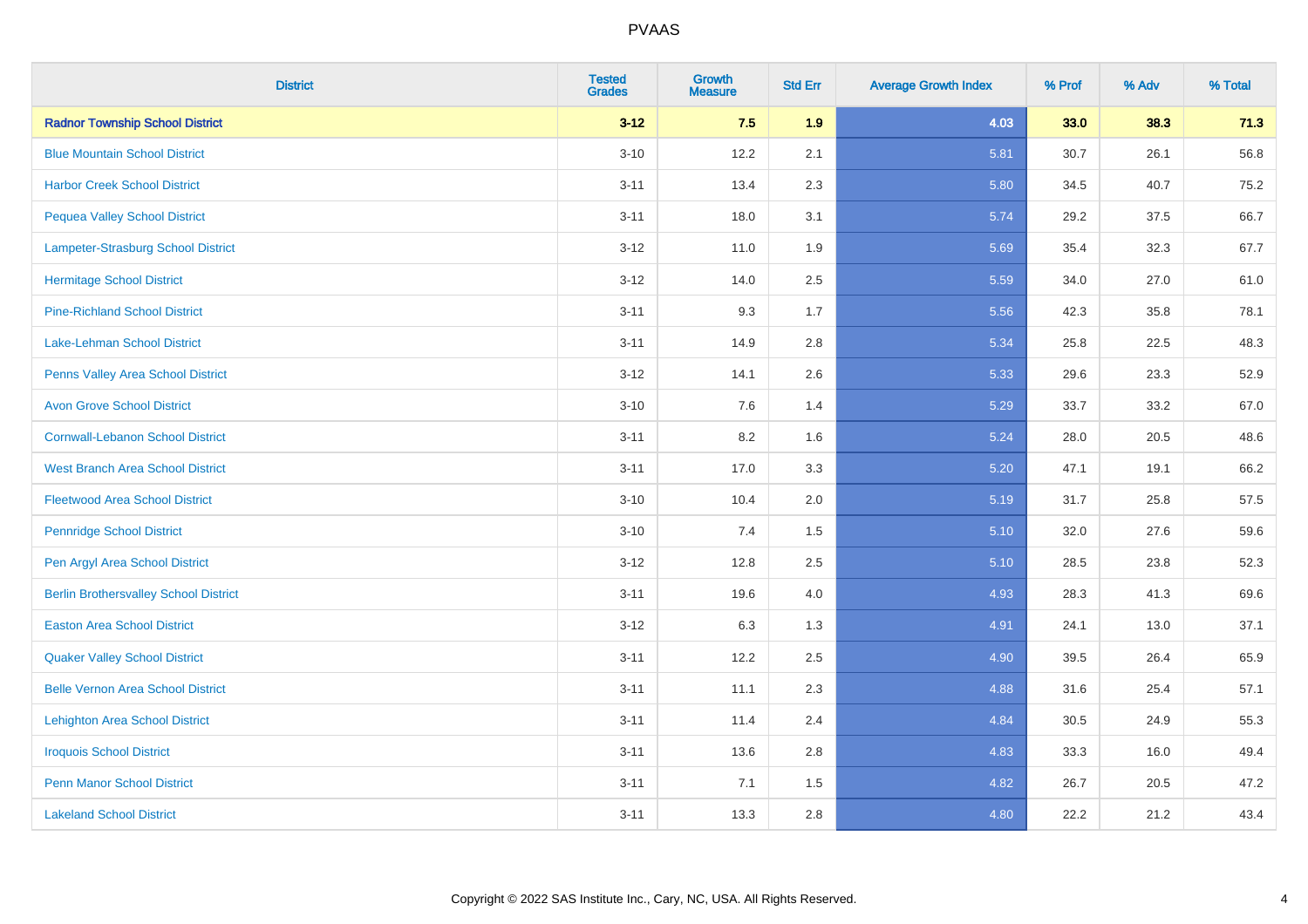| <b>District</b>                                | <b>Tested</b><br><b>Grades</b> | <b>Growth</b><br><b>Measure</b> | <b>Std Err</b> | <b>Average Growth Index</b> | % Prof | % Adv | % Total |
|------------------------------------------------|--------------------------------|---------------------------------|----------------|-----------------------------|--------|-------|---------|
| <b>Radnor Township School District</b>         | $3 - 12$                       | 7.5                             | 1.9            | 4.03                        | 33.0   | 38.3  | 71.3    |
| <b>West Perry School District</b>              | $3 - 11$                       | 11.0                            | 2.3            | 4.76                        | 26.9   | 20.5  | 47.4    |
| <b>Stroudsburg Area School District</b>        | $3 - 11$                       | 7.5                             | 1.6            | 4.70                        | 30.4   | 18.3  | 48.7    |
| Northern York County School District           | $3 - 11$                       | 8.4                             | 1.8            | 4.63                        | 24.3   | 23.1  | 47.4    |
| <b>Conewago Valley School District</b>         | $3 - 12$                       | 7.6                             | 1.7            | 4.46                        | 41.3   | 19.4  | 60.6    |
| <b>Montrose Area School District</b>           | $3 - 10$                       | 12.3                            | 2.8            | 4.41                        | 37.8   | 28.9  | 66.7    |
| <b>Pennsbury School District</b>               | $3 - 11$                       | 5.6                             | 1.3            | 4.38                        | 37.7   | 27.7  | 65.4    |
| <b>Lower Moreland Township School District</b> | $3 - 11$                       | 8.7                             | 2.0            | 4.35                        | 38.2   | 33.2  | 71.4    |
| <b>West Allegheny School District</b>          | $3 - 12$                       | 8.6                             | 2.0            | 4.34                        | 37.3   | 27.2  | 64.5    |
| <b>Coudersport Area School District</b>        | $3 - 11$                       | 14.8                            | 3.4            | 4.33                        | 34.7   | 28.0  | 62.7    |
| Maritime Academy Charter School                | $3 - 10$                       | 13.2                            | 3.1            | 4.29                        | 24.0   | 1.3   | 25.3    |
| <b>Wallenpaupack Area School District</b>      | $3 - 11$                       | $8.8\,$                         | 2.1            | 4.28                        | 28.5   | 18.9  | 47.4    |
| Pennsylvania Leadership Charter School         | $3 - 11$                       | 8.0                             | 1.9            | 4.22                        | 33.1   | 27.8  | 60.9    |
| <b>Elizabethtown Area School District</b>      | $3 - 12$                       | 7.1                             | 1.7            | 4.19                        | 36.4   | 27.6  | 64.0    |
| <b>Laurel School District</b>                  | $3 - 11$                       | 13.0                            | 3.1            | 4.19                        | 30.3   | 15.7  | 46.1    |
| <b>Valley View School District</b>             | $3 - 11$                       | 9.3                             | 2.2            | 4.18                        | 26.6   | 23.1  | 49.7    |
| <b>Ephrata Area School District</b>            | $3 - 11$                       | 6.8                             | 1.7            | 4.08                        | 31.6   | 17.1  | 48.8    |
| <b>Downingtown Area School District</b>        | $3 - 11$                       | 4.4                             | 1.1            | 4.06                        | 30.1   | 32.0  | 62.2    |
| <b>Radnor Township School District</b>         | $3 - 12$                       | 7.5                             | 1.9            | 4.03                        | 33.0   | 38.3  | 71.3    |
| <b>Abington Heights School District</b>        | $3 - 11$                       | $6.7\,$                         | 1.7            | 4.00                        | 33.8   | 31.7  | 65.5    |
| <b>Phoenixville Area School District</b>       | $3 - 11$                       | 7.3                             | 1.8            | 3.96                        | 32.3   | 27.6  | 59.8    |
| <b>Dallas School District</b>                  | $3 - 11$                       | 8.1                             | 2.1            | 3.87                        | 32.4   | 22.4  | 54.8    |
| <b>Warrior Run School District</b>             | $3 - 11$                       | 10.5                            | 2.7            | 3.86                        | 34.1   | 16.8  | 50.9    |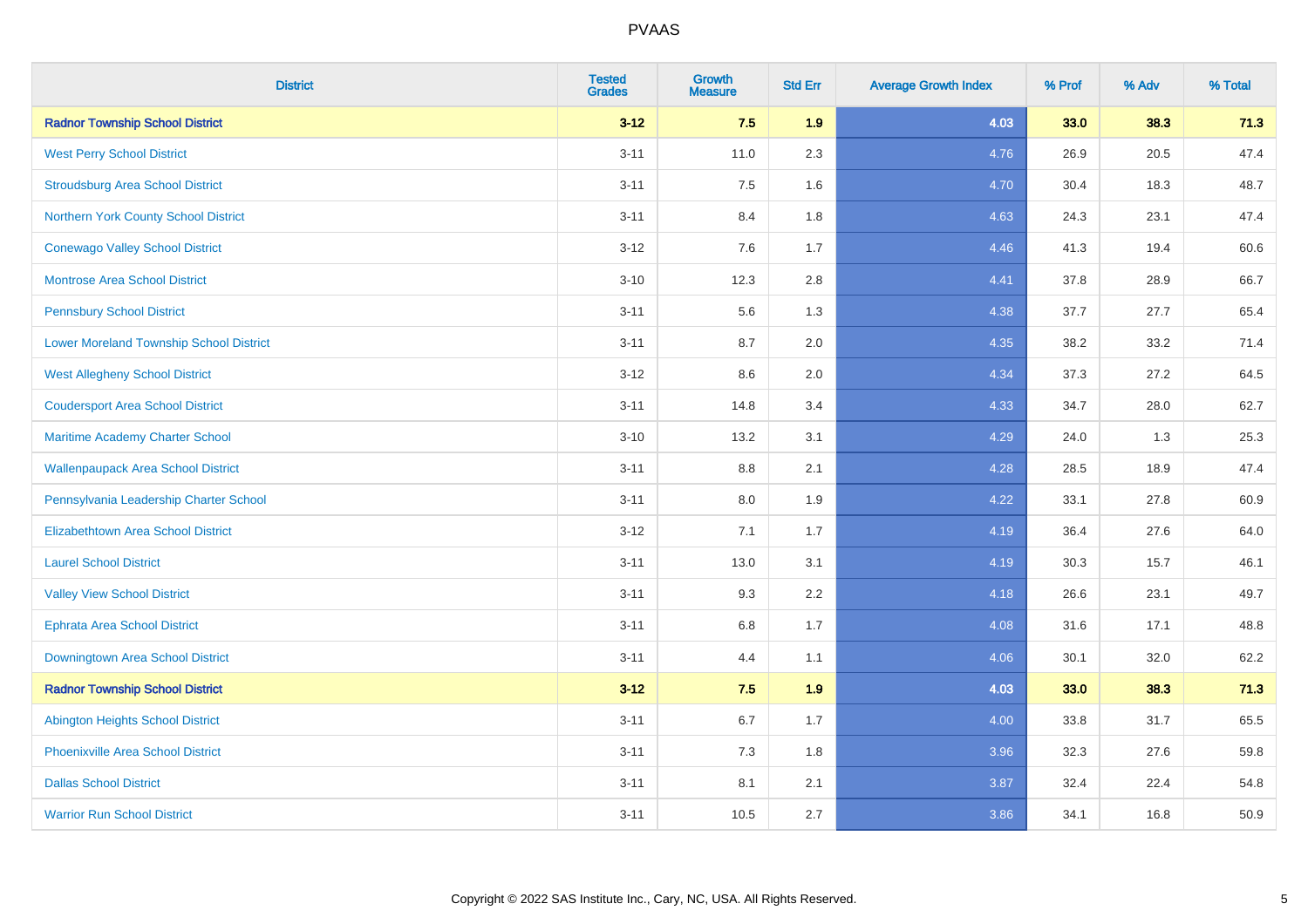| <b>District</b>                            | <b>Tested</b><br><b>Grades</b> | <b>Growth</b><br><b>Measure</b> | <b>Std Err</b> | <b>Average Growth Index</b> | % Prof | % Adv | % Total  |
|--------------------------------------------|--------------------------------|---------------------------------|----------------|-----------------------------|--------|-------|----------|
| <b>Radnor Township School District</b>     | $3 - 12$                       | 7.5                             | 1.9            | 4.03                        | 33.0   | 38.3  | 71.3     |
| <b>Hazleton Area School District</b>       | $3 - 11$                       | $6.0\,$                         | 1.6            | 3.85                        | 20.5   | 9.0   | 29.5     |
| <b>Juniata County School District</b>      | $3 - 12$                       | 7.7                             | 2.0            | 3.81                        | 22.9   | 18.9  | 41.8     |
| <b>Hampton Township School District</b>    | $3 - 11$                       | 7.4                             | 2.0            | 3.79                        | 37.9   | 39.2  | 77.0     |
| <b>Dover Area School District</b>          | $3 - 12$                       | 7.1                             | 1.9            | 3.78                        | 33.0   | 18.7  | 51.7     |
| <b>Spring Cove School District</b>         | $3 - 11$                       | 9.1                             | 2.4            | 3.77                        | 31.8   | 25.4  | 57.1     |
| <b>Reading School District</b>             | $3 - 11$                       | 4.3                             | 1.2            | 3.71                        | 16.8   | 6.0   | 22.8     |
| <b>William Penn School District</b>        | $3 - 12$                       | 7.0                             | 1.9            | 3.61                        | 14.0   | 7.2   | 21.3     |
| <b>Tredyffrin-Easttown School District</b> | $3 - 10$                       | 8.7                             | 2.4            | 3.57                        | 35.2   | 35.8  | 71.0     |
| Oil City Area School District              | $3 - 11$                       | 8.6                             | 2.4            | 3.56                        | 29.1   | 13.1  | 42.2     |
| <b>York Suburban School District</b>       | $3 - 11$                       | 7.4                             | 2.1            | 3.55                        | 24.9   | 31.2  | 56.1     |
| <b>North Pocono School District</b>        | $3 - 11$                       | 13.1                            | 3.7            | 3.54                        | 31.4   | 33.3  | 64.7     |
| <b>Mars Area School District</b>           | $3 - 10$                       | 6.6                             | 1.9            | 3.45                        | 36.7   | 32.4  | 69.1     |
| <b>Fairview School District</b>            | $3 - 11$                       | 8.3                             | 2.4            | 3.43                        | 41.9   | 34.9  | 76.7     |
| <b>Wilmington Area School District</b>     | $3 - 11$                       | 11.1                            | 3.3            | 3.37                        | 29.8   | 26.2  | 56.0     |
| <b>Conrad Weiser Area School District</b>  | $3 - 11$                       | 7.1                             | 2.1            | 3.34                        | 28.2   | 14.4  | 42.6     |
| <b>Bellefonte Area School District</b>     | $3 - 11$                       | 6.7                             | 2.0            | 3.34                        | 28.8   | 21.5  | $50.2\,$ |
| <b>Kutztown Area School District</b>       | $3 - 12$                       | 9.3                             | 2.8            | 3.34                        | 38.5   | 14.6  | 53.2     |
| South Fayette Township School District     | $3 - 11$                       | $6.0\,$                         | 1.8            | 3.33                        | 32.2   | 38.3  | 70.5     |
| <b>Steel Valley School District</b>        | $3 - 11$                       | 11.1                            | 3.3            | 3.33                        | 34.8   | 10.1  | 44.9     |
| Upper Dauphin Area School District         | $3 - 11$                       | 16.5                            | 5.1            | 3.26                        | 37.5   | 26.8  | 64.3     |
| <b>Penncrest School District</b>           | $3 - 11$                       | 6.0                             | 1.9            | 3.24                        | 31.1   | 16.9  | 48.0     |
| <b>Apollo-Ridge School District</b>        | $3 - 12$                       | 9.5                             | 3.0            | 3.23                        | 34.0   | 9.4   | 43.4     |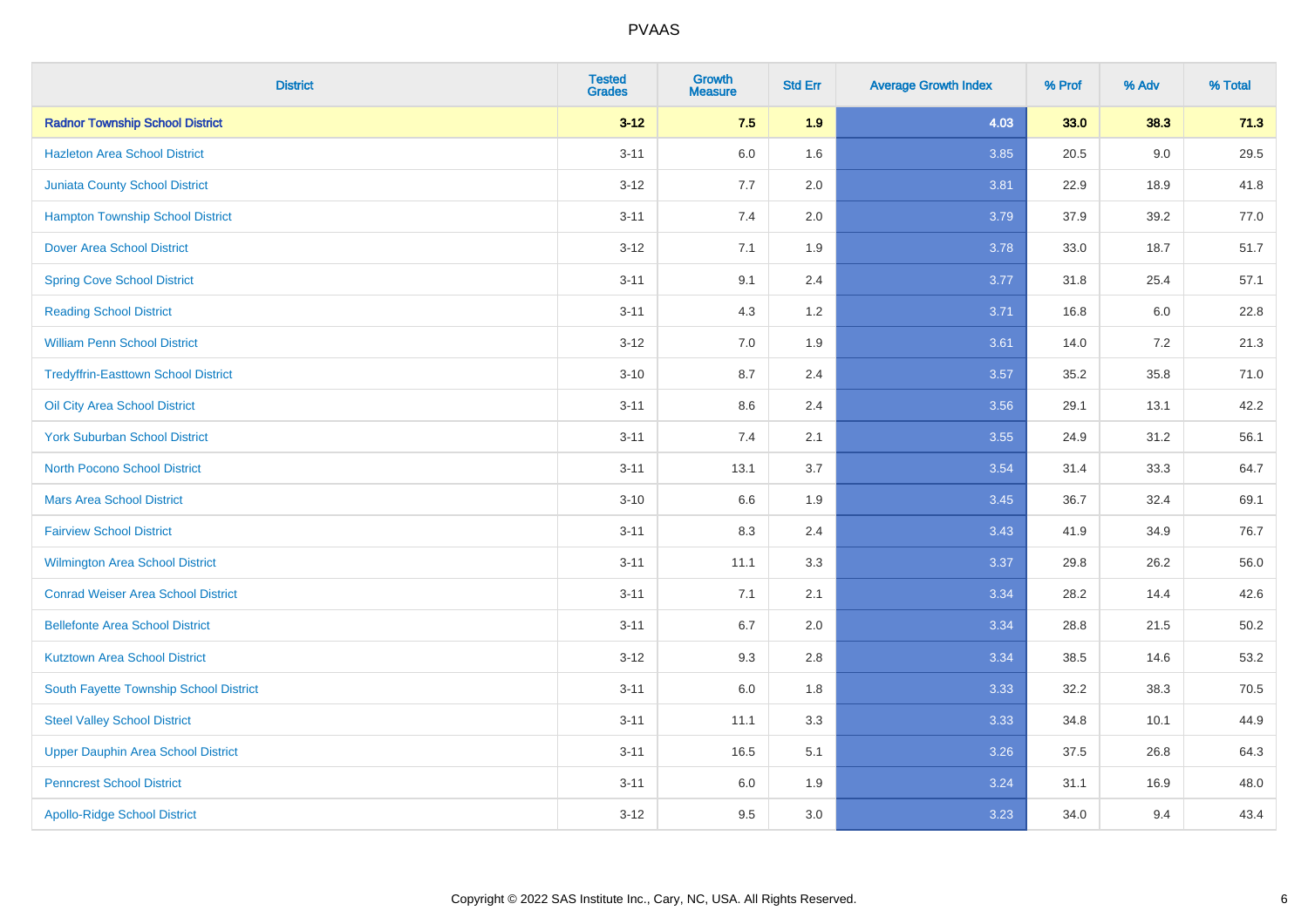| <b>District</b>                                    | <b>Tested</b><br><b>Grades</b> | <b>Growth</b><br><b>Measure</b> | <b>Std Err</b> | <b>Average Growth Index</b> | % Prof | % Adv | % Total |
|----------------------------------------------------|--------------------------------|---------------------------------|----------------|-----------------------------|--------|-------|---------|
| <b>Radnor Township School District</b>             | $3 - 12$                       | 7.5                             | 1.9            | 4.03                        | 33.0   | 38.3  | 71.3    |
| <b>Avon Grove Charter School</b>                   | $3 - 11$                       | 9.8                             | 3.1            | 3.18                        | 32.4   | 26.0  | 58.4    |
| 21st Century Cyber Charter School                  | $6 - 12$                       | 6.6                             | 2.1            | 3.16                        | 29.0   | 21.8  | 50.8    |
| <b>Greenwood School District</b>                   | $3 - 11$                       | 11.3                            | 3.6            | 3.14                        | 31.2   | 32.8  | 63.9    |
| Capital Area School for the Arts Charter School    | $9 - 11$                       | 14.2                            | 4.5            | 3.13                        | 27.5   | 30.0  | 57.5    |
| <b>Kane Area School District</b>                   | $3 - 10$                       | 8.8                             | 2.9            | 3.07                        | 31.4   | 19.8  | 51.2    |
| <b>Upper Perkiomen School District</b>             | $3 - 11$                       | 5.7                             | 1.9            | 3.04                        | 25.4   | 19.9  | 45.4    |
| <b>Lower Dauphin School District</b>               | $3 - 11$                       | 5.3                             | 1.8            | 3.03                        | 30.6   | 26.8  | 57.5    |
| Allegheny-Clarion Valley School District           | $3 - 10$                       | 12.3                            | 4.1            | 3.03                        | 33.3   | 19.0  | 52.4    |
| <b>Line Mountain School District</b>               | $3 - 11$                       | 11.7                            | 3.9            | 3.01                        | 40.4   | 42.3  | 82.7    |
| <b>Bald Eagle Area School District</b>             | $3 - 11$                       | 7.6                             | 2.5            | 3.00                        | 31.6   | 15.6  | 47.3    |
| <b>Canton Area School District</b>                 | $3 - 11$                       | 8.4                             | 2.9            | 2.92                        | 13.8   | 23.0  | 36.8    |
| <b>South Butler County School District</b>         | $3 - 10$                       | 6.3                             | 2.2            | 2.80                        | 37.8   | 19.2  | 57.0    |
| <b>Great Valley School District</b>                | $3 - 11$                       | 5.4                             | 2.0            | 2.77                        | 33.8   | 33.5  | 67.3    |
| <b>Donegal School District</b>                     | $3 - 12$                       | 5.9                             | 2.2            | 2.72                        | 34.1   | 23.1  | 57.2    |
| <b>Tamaqua Area School District</b>                | $3 - 12$                       | 6.5                             | 2.4            | 2.72                        | 34.3   | 17.5  | 51.8    |
| <b>Crawford Central School District</b>            | $3 - 11$                       | 5.7                             | 2.1            | 2.71                        | 26.4   | 15.8  | 42.1    |
| Saint Marys Area School District                   | $3 - 11$                       | 6.0                             | 2.2            | 2.69                        | 35.4   | 18.3  | 53.7    |
| <b>Bedford Area School District</b>                | $3 - 11$                       | 6.4                             | 2.4            | 2.68                        | 31.0   | 20.6  | 51.6    |
| <b>Commonwealth Charter Academy Charter School</b> | $3 - 10$                       | 4.2                             | 1.6            | 2.68                        | 27.0   | 15.6  | 42.5    |
| <b>Palisades School District</b>                   | $3 - 11$                       | 7.7                             | 2.9            | 2.66                        | 27.8   | 20.3  | 48.1    |
| <b>Northern Tioga School District</b>              | $3 - 12$                       | 6.8                             | 2.6            | 2.64                        | 25.0   | 16.9  | 41.9    |
| <b>Homer-Center School District</b>                | $3 - 11$                       | 8.8                             | 3.5            | 2.53                        | 38.0   | 17.7  | 55.8    |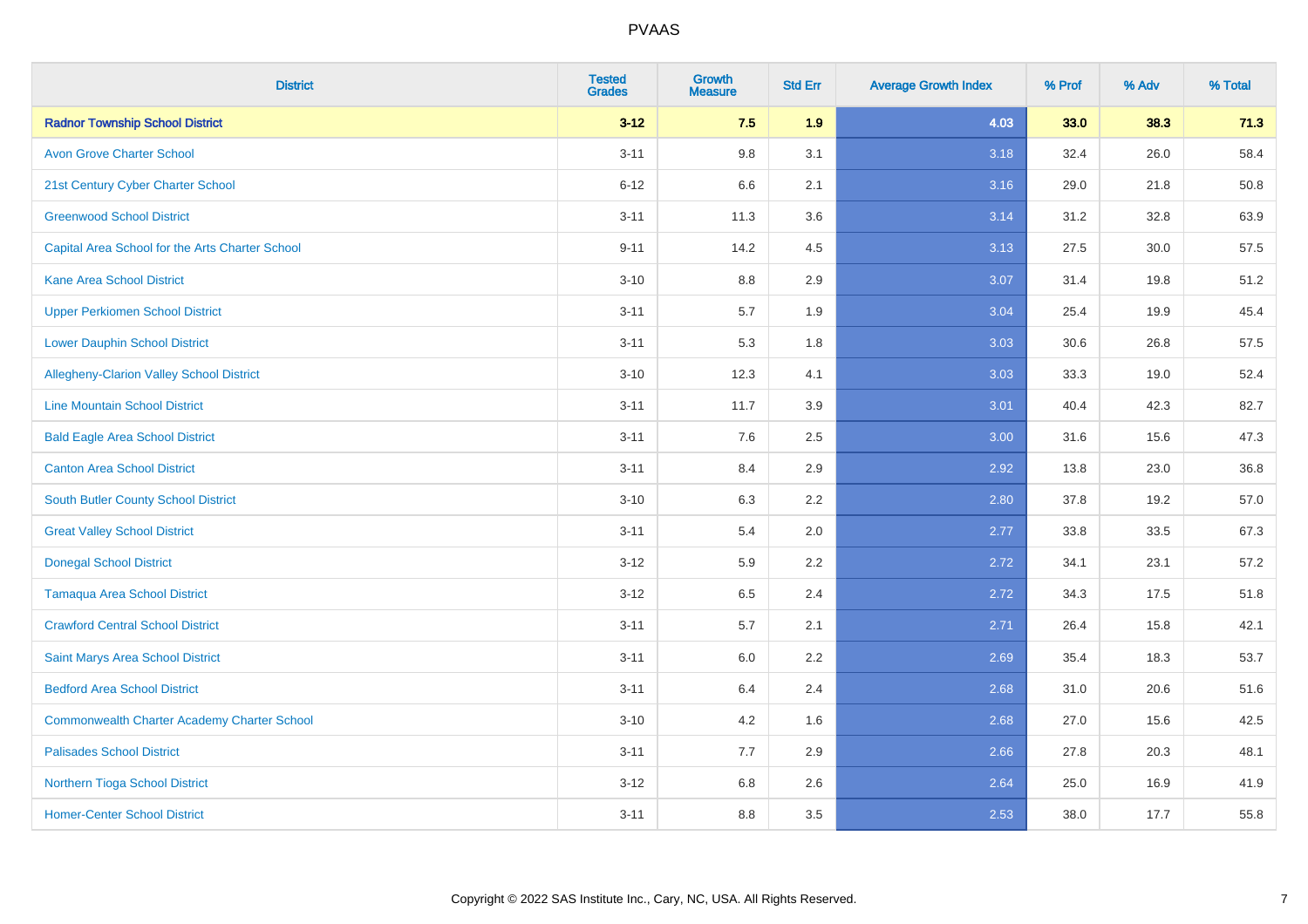| <b>District</b>                                | <b>Tested</b><br><b>Grades</b> | <b>Growth</b><br><b>Measure</b> | <b>Std Err</b> | <b>Average Growth Index</b> | % Prof | % Adv | % Total |
|------------------------------------------------|--------------------------------|---------------------------------|----------------|-----------------------------|--------|-------|---------|
| <b>Radnor Township School District</b>         | $3 - 12$                       | 7.5                             | 1.9            | 4.03                        | 33.0   | 38.3  | 71.3    |
| Northern Lehigh School District                | $3 - 12$                       | 6.1                             | 2.5            | 2.42                        | 21.4   | 18.0  | 39.3    |
| <b>Bentworth School District</b>               | $3 - 11$                       | 7.0                             | 3.0            | 2.36                        | 26.6   | 17.0  | 43.6    |
| <b>Red Lion Area School District</b>           | $3 - 11$                       | 4.5                             | 1.9            | 2.31                        | 32.3   | 21.5  | 53.8    |
| Huntingdon Area School District                | $3 - 11$                       | 5.8                             | 2.6            | 2.28                        | 27.8   | 17.4  | 45.2    |
| <b>Brandywine Heights Area School District</b> | $3 - 11$                       | 5.8                             | 2.6            | 2.27                        | 27.7   | 28.6  | 56.2    |
| East Pennsboro Area School District            | $3 - 11$                       | 4.8                             | 2.1            | 2.26                        | 36.8   | 16.9  | 53.7    |
| <b>Wallingford-Swarthmore School District</b>  | $3 - 10$                       | 5.0                             | 2.2            | 2.25                        | 33.3   | 37.1  | 70.4    |
| <b>Glendale School District</b>                | $3 - 10$                       | 7.9                             | 3.5            | 2.25                        | 42.6   | 9.3   | 51.8    |
| <b>Blue Ridge School District</b>              | $3 - 11$                       | 8.3                             | 3.7            | 2.24                        | 29.6   | 9.3   | 38.9    |
| Mastery Charter School - Hardy Williams        | $3 - 11$                       | 6.6                             | 3.0            | 2.21                        | 24.7   | 1.2   | 25.9    |
| <b>Brookville Area School District</b>         | $3 - 11$                       | 6.8                             | 3.1            | 2.19                        | 46.1   | 14.6  | 60.7    |
| <b>Mckeesport Area School District</b>         | $3 - 12$                       | 4.6                             | 2.2            | 2.14                        | 21.1   | 4.4   | 25.5    |
| <b>Muncy School District</b>                   | $3 - 11$                       | 6.9                             | 3.3            | 2.12                        | 37.6   | 18.8  | 56.4    |
| <b>Northeastern York School District</b>       | $3 - 11$                       | 3.8                             | 1.8            | 2.11                        | 32.7   | 21.0  | 53.7    |
| Northampton Area School District               | $3 - 11$                       | 3.2                             | 1.5            | 2.05                        | 29.8   | 17.9  | 47.7    |
| <b>Keystone Central School District</b>        | $3 - 11$                       | 3.6                             | 1.8            | 2.04                        | 27.1   | 14.6  | 41.8    |
| <b>Benton Area School District</b>             | $3 - 10$                       | 8.1                             | 4.0            | 2.01                        | 35.7   | 28.6  | 64.3    |
| Pennsylvania Distance Learning Charter School  | $3 - 12$                       | 6.8                             | 3.4            | 1.99                        | 19.8   | 6.2   | 25.9    |
| <b>South Middleton School District</b>         | $3 - 11$                       | 4.4                             | 2.2            | 1.95                        | 31.1   | 16.4  | 47.5    |
| <b>Oswayo Valley School District</b>           | $3-12$                         | 9.9                             | 5.1            | 1.93                        | 26.5   | 44.1  | 70.6    |
| <b>Spring Grove Area School District</b>       | $3 - 11$                       | 3.9                             | 2.0            | 1.90                        | 30.0   | 23.0  | 53.0    |
| <b>Eastern Lebanon County School District</b>  | $3 - 11$                       | 4.0                             | 2.1            | 1.89                        | 23.5   | 11.5  | 35.0    |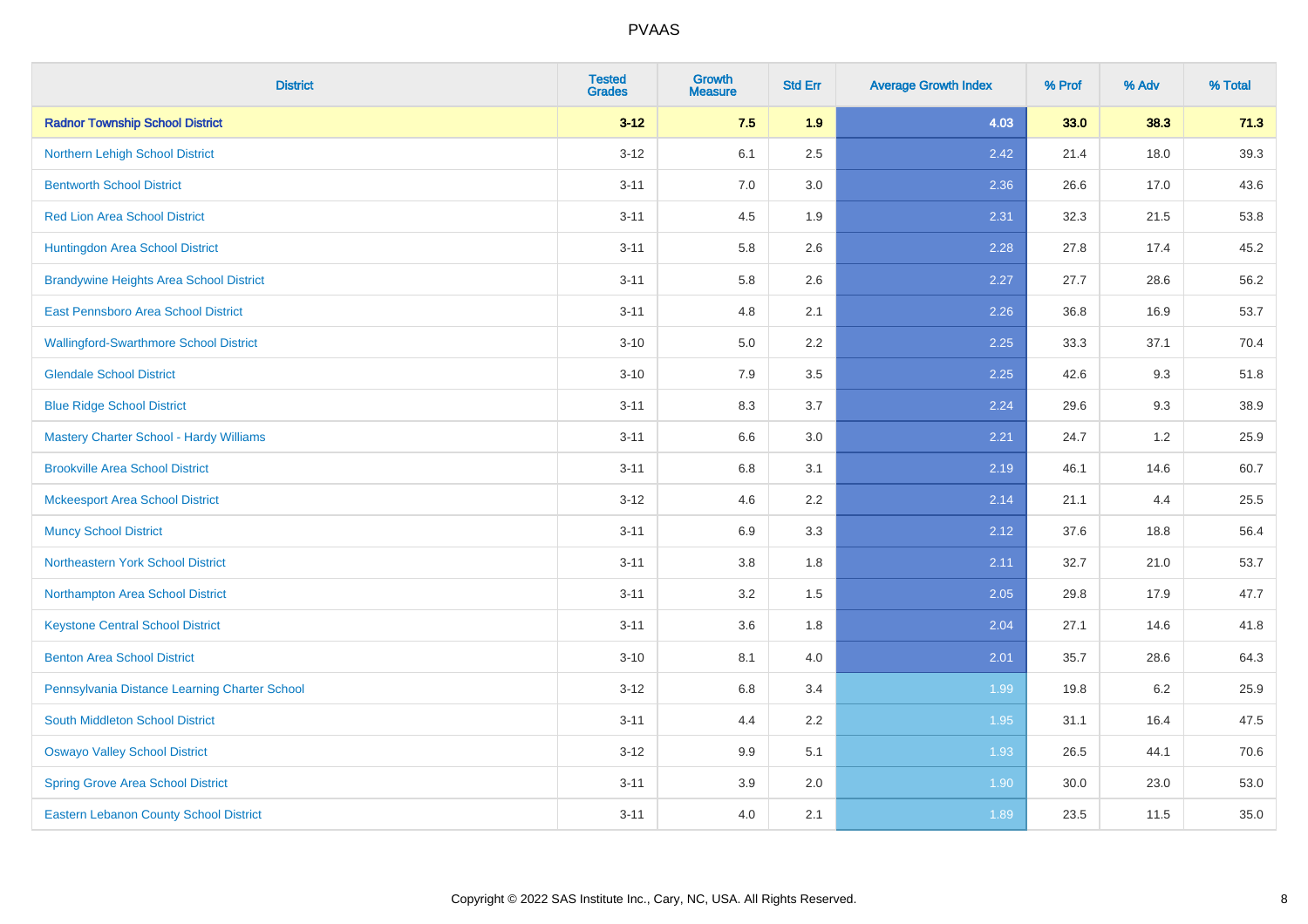| <b>District</b>                             | <b>Tested</b><br><b>Grades</b> | <b>Growth</b><br><b>Measure</b> | <b>Std Err</b> | <b>Average Growth Index</b> | % Prof | % Adv | % Total |
|---------------------------------------------|--------------------------------|---------------------------------|----------------|-----------------------------|--------|-------|---------|
| <b>Radnor Township School District</b>      | $3 - 12$                       | 7.5                             | 1.9            | 4.03                        | 33.0   | 38.3  | 71.3    |
| <b>United School District</b>               | $3 - 11$                       | 6.3                             | 3.3            | 1.89                        | 38.8   | 16.3  | 55.0    |
| <b>Perkiomen Valley School District</b>     | $3 - 11$                       | 2.7                             | 1.5            | 1.83                        | 35.0   | 25.3  | 60.3    |
| <b>Central Valley School District</b>       | $3 - 10$                       | 4.7                             | 2.6            | 1.83                        | 37.8   | 18.5  | 56.3    |
| <b>Sayre Area School District</b>           | $3 - 11$                       | 5.8                             | 3.2            | 1.81                        | 30.3   | 21.0  | 51.3    |
| Leechburg Area School District              | $3 - 11$                       | 7.0                             | 3.9            | 1.79                        | 37.7   | 4.9   | 42.6    |
| Mt Lebanon School District                  | $3 - 11$                       | 2.4                             | 1.3            | 1.79                        | 39.3   | 37.4  | 76.8    |
| <b>Wyalusing Area School District</b>       | $3 - 12$                       | 5.7                             | 3.2            | 1.78                        | 38.6   | 12.9  | 51.4    |
| <b>Multicultural Academy Charter School</b> | $9 - 11$                       | 6.0                             | 3.4            | 1.77                        | 12.3   | 0.0   | 12.3    |
| <b>Port Allegany School District</b>        | $3 - 11$                       | 6.5                             | 3.7            | 1.74                        | 26.4   | 11.3  | 37.7    |
| <b>Penn-Trafford School District</b>        | $3 - 11$                       | 2.9                             | 1.8            | 1.68                        | 46.3   | 26.2  | 72.5    |
| <b>West Shore School District</b>           | $3 - 12$                       | 2.2                             | 1.3            | 1.68                        | 31.8   | 15.2  | 47.1    |
| <b>Waynesboro Area School District</b>      | $3 - 12$                       | $3.0\,$                         | 1.8            | 1.67                        | 26.0   | 23.5  | 49.5    |
| Dr Robert Ketterer Charter School Inc       | $6 - 12$                       | 7.1                             | 4.3            | 1.66                        | 7.3    | 1.7   | 9.0     |
| <b>Halifax Area School District</b>         | $3 - 11$                       | 5.8                             | 3.5            | 1.64                        | 32.1   | 18.9  | 50.9    |
| <b>Salisbury Township School District</b>   | $3 - 11$                       | 5.8                             | 3.6            | 1.62                        | 24.4   | 12.6  | 37.0    |
| <b>Fort Leboeuf School District</b>         | $3 - 11$                       | 3.5                             | 2.2            | 1.58                        | 32.0   | 16.8  | 48.8    |
| <b>Gateway School District</b>              | $3 - 11$                       | 3.1                             | 2.0            | 1.55                        | 35.7   | 18.5  | 54.2    |
| <b>Smethport Area School District</b>       | $3 - 12$                       | 5.8                             | 3.8            | 1.52                        | 24.6   | 20.0  | 44.6    |
| <b>Northern Potter School District</b>      | $3 - 12$                       | $6.8\,$                         | 4.6            | 1.48                        | 30.6   | 11.1  | 41.7    |
| South Western School District               | $3 - 12$                       | 2.5                             | 1.7            | 1.48                        | 36.2   | 19.7  | 55.9    |
| Susquehanna Township School District        | $3 - 12$                       | 3.9                             | 2.7            | 1.45                        | 19.0   | 13.1  | 32.0    |
| <b>Conestoga Valley School District</b>     | $3 - 11$                       | 2.4                             | 1.7            | 1.43                        | 35.0   | 23.5  | 58.5    |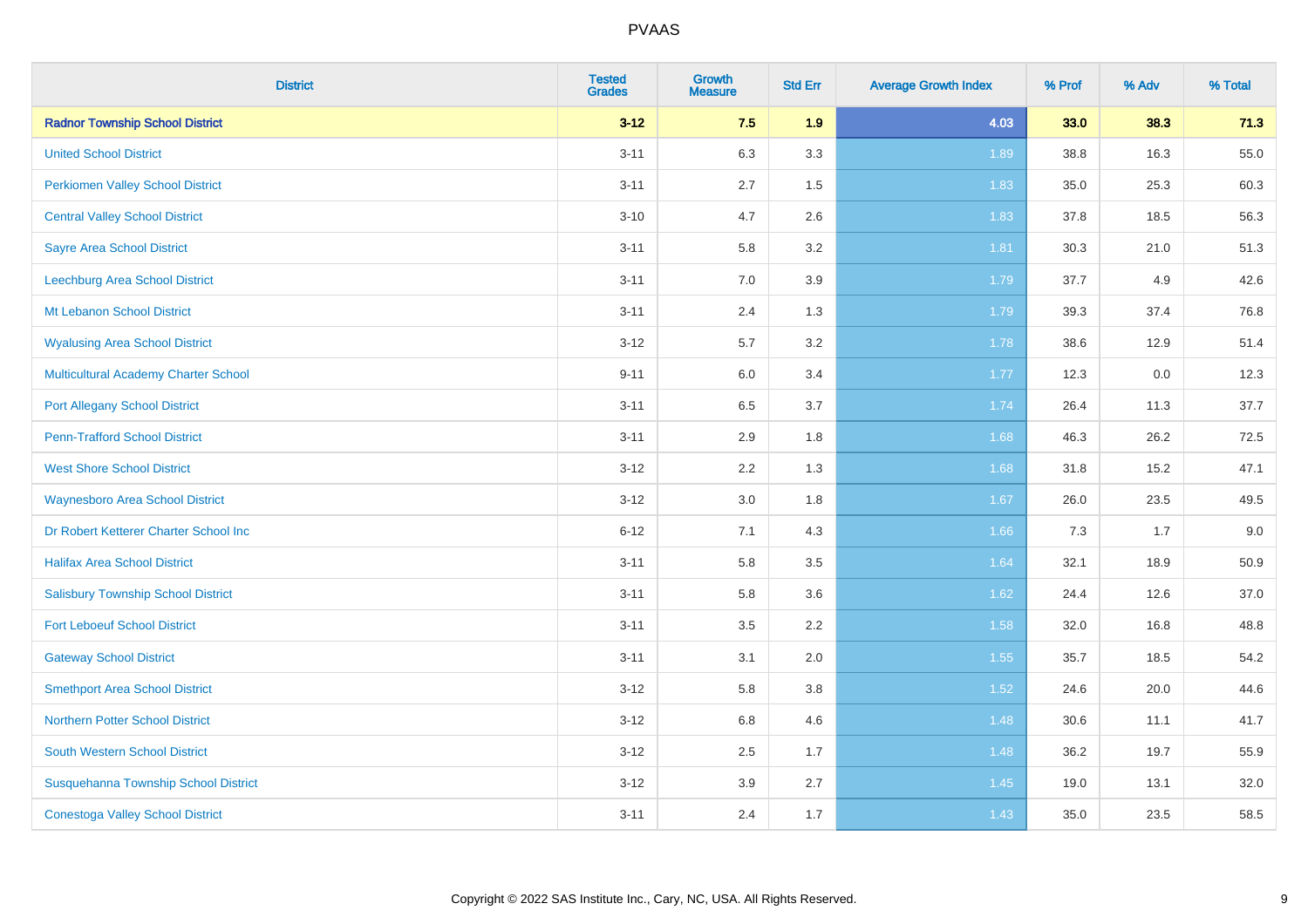| <b>District</b>                                | <b>Tested</b><br><b>Grades</b> | <b>Growth</b><br><b>Measure</b> | <b>Std Err</b> | <b>Average Growth Index</b> | % Prof | % Adv | % Total |
|------------------------------------------------|--------------------------------|---------------------------------|----------------|-----------------------------|--------|-------|---------|
| <b>Radnor Township School District</b>         | $3 - 12$                       | 7.5                             | 1.9            | 4.03                        | 33.0   | 38.3  | 71.3    |
| <b>Midd-West School District</b>               | $3 - 11$                       | 3.6                             | 2.6            | 1.42                        | 28.6   | 25.0  | 53.6    |
| <b>Western Wayne School District</b>           | $3 - 11$                       | 3.6                             | 2.6            | 1.39                        | 30.8   | 16.2  | 47.0    |
| <b>Conemaugh Township Area School District</b> | $3 - 12$                       | 4.8                             | 3.5            | 1.39                        | 30.9   | 27.8  | 58.8    |
| <b>Mastery Charter School - Thomas Campus</b>  | $3 - 10$                       | 7.9                             | 5.7            | 1.39                        | 12.5   | 0.0   | 12.5    |
| <b>Chestnut Ridge School District</b>          | $3 - 12$                       | 4.0                             | 2.9            | 1.38                        | 33.2   | 11.0  | 44.2    |
| Philipsburg-Osceola Area School District       | $3 - 11$                       | 4.1                             | 3.0            | 1.37                        | 22.5   | 16.2  | 38.8    |
| <b>Keystone School District</b>                | $3 - 11$                       | 7.8                             | 5.7            | 1.37                        | 35.0   | 45.0  | 80.0    |
| <b>Ringgold School District</b>                | $3 - 11$                       | 2.9                             | 2.2            | 1.32                        | 23.8   | 13.3  | 37.1    |
| Pennsylvania Virtual Charter School            | $3 - 11$                       | 4.4                             | 3.4            | 1.31                        | 29.8   | 21.2  | 51.0    |
| <b>Purchase Line School District</b>           | $3 - 12$                       | 4.3                             | 3.3            | 1.30                        | 32.3   | 9.0   | 41.4    |
| Johnsonburg Area School District               | $3 - 11$                       | 5.0                             | 3.9            | 1.27                        | 35.5   | 11.8  | 47.4    |
| <b>Bloomsburg Area School District</b>         | $3 - 10$                       | 4.3                             | 3.4            | $1.26$                      | 36.5   | 20.6  | 57.1    |
| <b>Bellwood-Antis School District</b>          | $3 - 10$                       | 3.5                             | 2.8            | 1.24                        | 40.9   | 19.4  | 60.2    |
| <b>Upper Dublin School District</b>            | $3-12$                         | 2.1                             | 1.8            | 1.19                        | 34.7   | 30.0  | 64.7    |
| <b>Solanco School District</b>                 | $3 - 11$                       | 2.2                             | 1.8            | 1.18                        | 27.2   | 15.0  | 42.3    |
| <b>Newport School District</b>                 | $3-12$                         | $3.8\,$                         | 3.3            | 1.17                        | 38.8   | 10.4  | 49.2    |
| People For People Charter School               | $3-12$                         | 6.4                             | 5.6            | 1.15                        | 2.4    | 0.0   | 2.4     |
| Esperanza Cyber Charter School                 | $3 - 11$                       | 7.1                             | 6.1            | 1.15                        | 8.8    | 2.9   | 11.8    |
| <b>Southeast Delco School District</b>         | $3 - 10$                       | 3.9                             | 3.5            | 1.12                        | 18.6   | 3.4   | 22.0    |
| <b>Athens Area School District</b>             | $3 - 11$                       | 2.6                             | 2.3            | 1.11                        | 34.9   | 12.3  | 47.3    |
| <b>Haverford Township School District</b>      | $3 - 11$                       | 1.4                             | 1.4            | 1.05                        | 36.7   | 26.3  | 63.0    |
| <b>Bermudian Springs School District</b>       | $3 - 11$                       | 2.5                             | 2.4            | 1.05                        | 31.8   | 23.5  | 55.3    |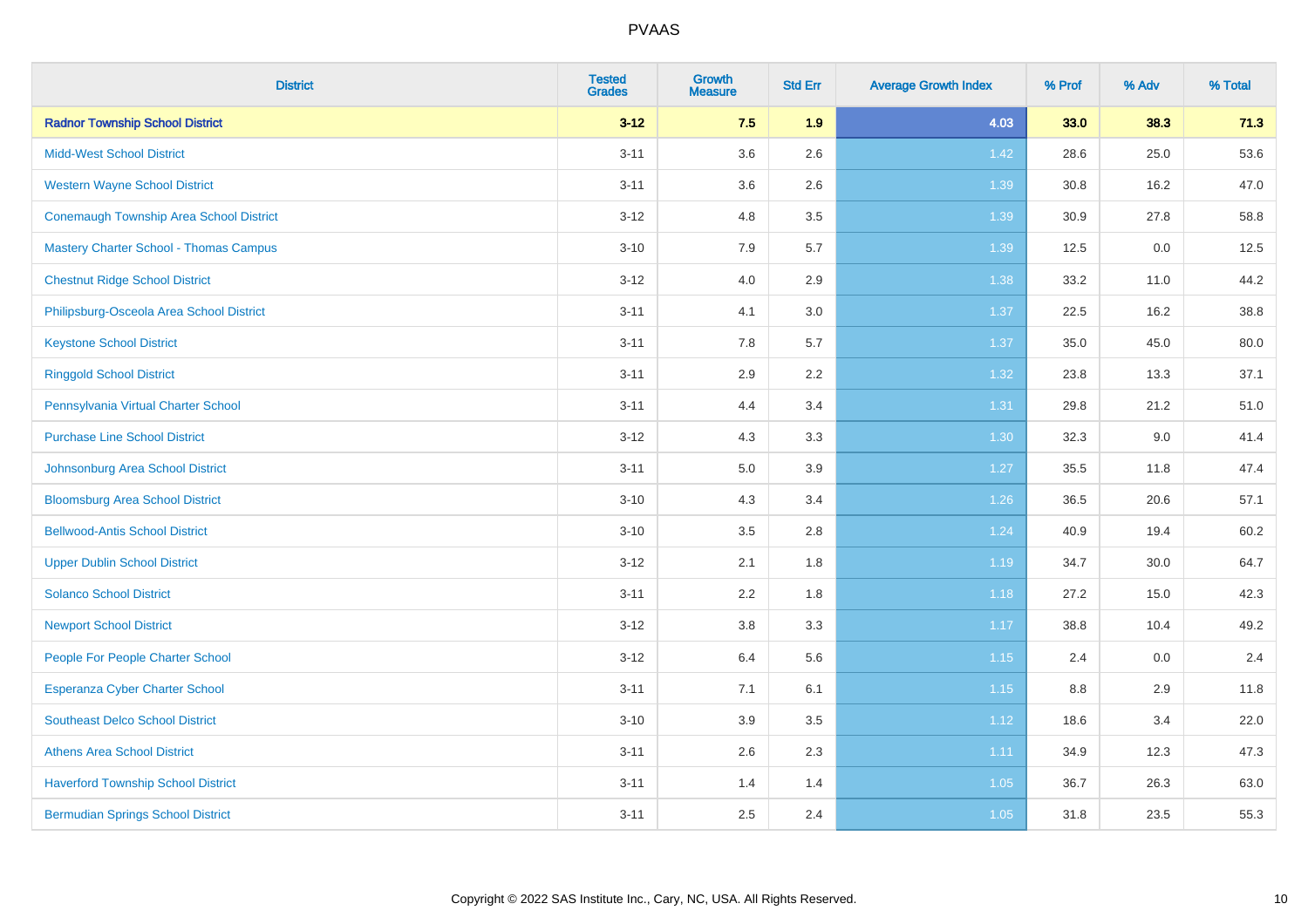| <b>District</b>                                 | <b>Tested</b><br><b>Grades</b> | <b>Growth</b><br><b>Measure</b> | <b>Std Err</b> | <b>Average Growth Index</b> | % Prof | % Adv | % Total |
|-------------------------------------------------|--------------------------------|---------------------------------|----------------|-----------------------------|--------|-------|---------|
| <b>Radnor Township School District</b>          | $3 - 12$                       | 7.5                             | 1.9            | 4.03                        | 33.0   | 38.3  | 71.3    |
| <b>Sharpsville Area School District</b>         | $3 - 11$                       | 3.8                             | 3.7            | 1.04                        | 41.1   | 23.2  | 64.3    |
| <b>Brownsville Area School District</b>         | $3 - 12$                       | 3.9                             | 3.8            | 1.04                        | 22.0   | 8.5   | 30.5    |
| Esperanza Academy Charter School                | $4 - 11$                       | 2.1                             | 2.1            | 1.01                        | 14.2   | 3.6   | 17.8    |
| <b>Galeton Area School District</b>             | $3 - 11$                       | 5.4                             | 5.4            | 1.01                        | 33.3   | 22.2  | 55.6    |
| West Jefferson Hills School District            | $3 - 11$                       | 1.9                             | 1.9            | 0.99                        | 34.8   | 27.3  | 62.1    |
| <b>Centennial School District</b>               | $3 - 10$                       | 1.5                             | $1.5$          | 0.98                        | 23.6   | 12.4  | 36.0    |
| <b>Eastern Lancaster County School District</b> | $3 - 12$                       | 2.9                             | 3.2            | 0.91                        | 35.2   | 36.4  | 71.6    |
| <b>Pottstown School District</b>                | $3 - 12$                       | 2.0                             | 2.2            | 0.88                        | 19.4   | 6.2   | 25.6    |
| Hope For Hyndman Charter School                 | $3 - 11$                       | 5.1                             | 5.8            | 0.88                        | 14.3   | 7.1   | 21.4    |
| <b>Clarion Area School District</b>             | $3 - 11$                       | 3.2                             | 3.7            | 0.88                        | 31.7   | 13.3  | 45.0    |
| Aspira Bilingual Cyber Charter School           | $3 - 11$                       | 5.1                             | 5.8            | 0.87                        | 4.8    | 0.0   | 4.8     |
| <b>Blackhawk School District</b>                | $3 - 11$                       | 2.0                             | 2.3            | 0.87                        | 34.6   | 20.7  | 55.3    |
| <b>Moon Area School District</b>                | $3 - 11$                       | 1.5                             | 1.8            | 0.86                        | 34.5   | 25.5  | 60.0    |
| <b>North Clarion County School District</b>     | $3 - 12$                       | 3.4                             | 4.1            | 0.83                        | 45.0   | 18.8  | 63.8    |
| Penn-Delco School District                      | $3 - 11$                       | 1.3                             | 1.8            | 0.75                        | 26.5   | 12.6  | 39.1    |
| <b>School Lane Charter School</b>               | $3 - 11$                       | 2.6                             | 3.6            | 0.72                        | 23.1   | 18.7  | 41.8    |
| <b>Lewisburg Area School District</b>           | $3 - 11$                       | 1.7                             | 2.4            | 0.72                        | 35.9   | 35.9  | 71.8    |
| <b>Forest Hills School District</b>             | $3 - 11$                       | 1.8                             | 2.5            | 0.71                        | 28.8   | 10.3  | 39.1    |
| <b>Tunkhannock Area School District</b>         | $3 - 11$                       | 1.4                             | 2.0            | 0.71                        | 29.8   | 18.1  | 47.9    |
| <b>Mercer Area School District</b>              | $3 - 11$                       | 2.2                             | 3.1            | 0.70                        | 24.4   | 11.8  | 36.2    |
| <b>Springfield School District</b>              | $3 - 11$                       | 1.2                             | 1.7            | 0.69                        | 31.8   | 25.2  | 56.9    |
| <b>Williams Valley School District</b>          | $3 - 11$                       | 2.6                             | 3.7            | 0.69                        | 17.0   | 5.1   | 22.0    |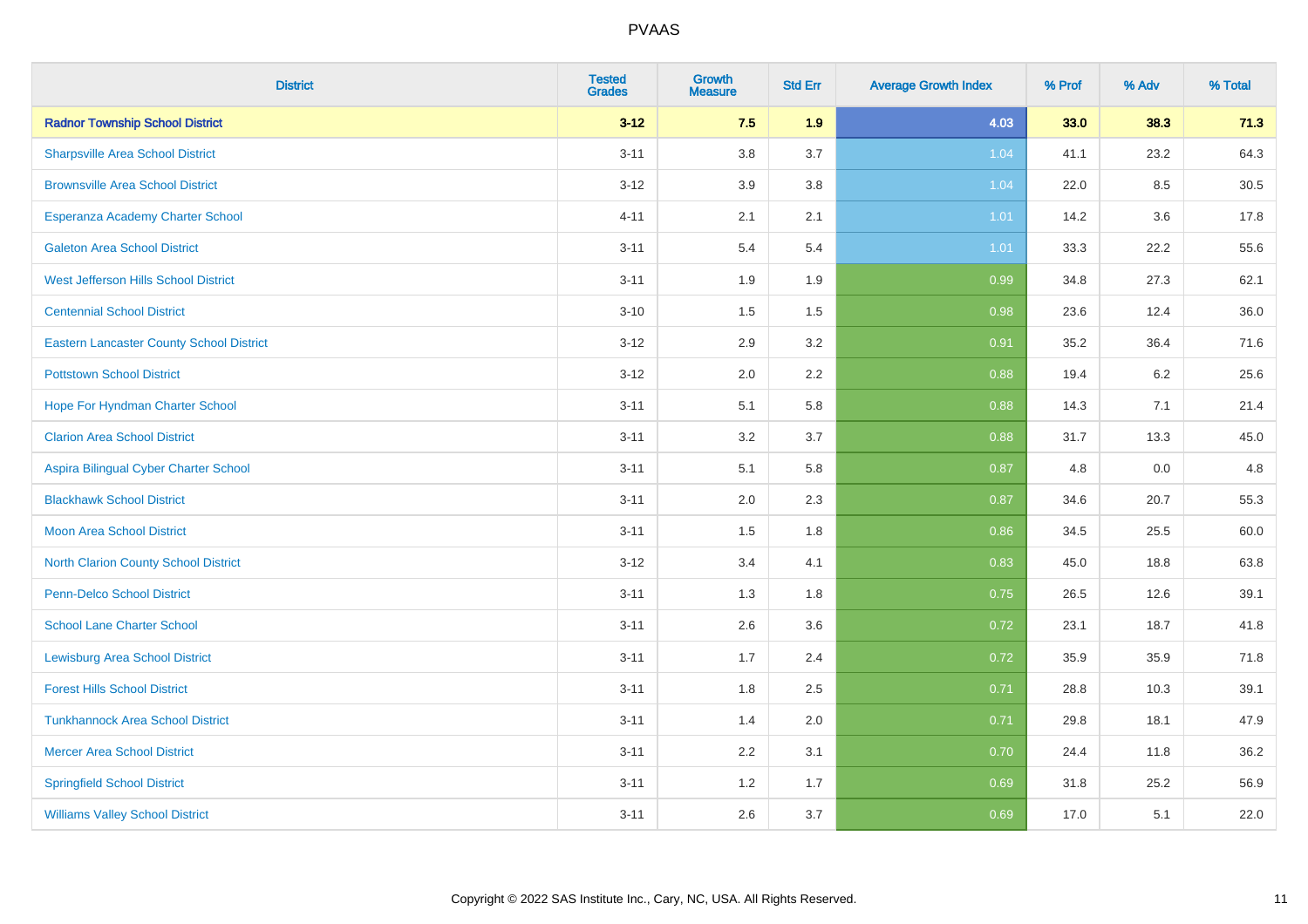| <b>District</b>                                    | <b>Tested</b><br><b>Grades</b> | <b>Growth</b><br><b>Measure</b> | <b>Std Err</b> | <b>Average Growth Index</b> | % Prof | % Adv | % Total |
|----------------------------------------------------|--------------------------------|---------------------------------|----------------|-----------------------------|--------|-------|---------|
| <b>Radnor Township School District</b>             | $3 - 12$                       | 7.5                             | 1.9            | 4.03                        | 33.0   | 38.3  | 71.3    |
| <b>Union School District</b>                       | $3 - 12$                       | 2.5                             | 3.7            | 0.69                        | 17.9   | 10.4  | 28.4    |
| <b>Mastery Charter School - Pickett Campus</b>     | $6 - 10$                       | 2.7                             | 4.2            | 0.65                        | 20.6   | 0.0   | 20.6    |
| <b>Belmont Charter School</b>                      | $3 - 10$                       | 2.2                             | 3.4            | 0.64                        | 5.3    | 1.8   | $7.0$   |
| <b>Bensalem Township School District</b>           | $3 - 11$                       | 1.0                             | 1.6            | 0.63                        | 24.3   | 10.7  | 34.9    |
| <b>Bethlehem-Center School District</b>            | $3 - 10$                       | 2.1                             | 3.5            | 0.59                        | 32.3   | 4.6   | 36.9    |
| <b>Sullivan County School District</b>             | $3 - 10$                       | 2.5                             | 4.3            | 0.58                        | 43.6   | 7.7   | 51.3    |
| <b>Abington School District</b>                    | $3 - 10$                       | 0.9                             | 1.6            | 0.57                        | 29.7   | 28.7  | 58.4    |
| <b>Oley Valley School District</b>                 | $3 - 11$                       | 1.4                             | 2.4            | 0.56                        | 37.4   | 23.9  | 61.4    |
| <b>Upper Moreland Township School District</b>     | $3 - 11$                       | 1.1                             | 2.0            | 0.56                        | 24.8   | 26.6  | 51.3    |
| <b>Seneca Valley School District</b>               | $3 - 11$                       | 0.8                             | 1.4            | 0.54                        | 40.6   | 25.2  | 65.8    |
| Shenango Area School District                      | $3 - 11$                       | 1.7                             | 3.2            | 0.52                        | 41.4   | 13.8  | 55.3    |
| Juniata Valley School District                     | $3 - 11$                       | 1.6                             | 3.2            | 0.51                        | 23.1   | 9.4   | 32.5    |
| Daniel Boone Area School District                  | $3 - 12$                       | 0.9                             | 1.9            | 0.46                        | 28.9   | 22.0  | 51.0    |
| <b>Annville-Cleona School District</b>             | $3 - 12$                       | 1.1                             | 2.4            | 0.45                        | 34.8   | 13.6  | 48.5    |
| <b>MaST Community Charter School II</b>            | $3 - 10$                       | 1.4                             | 3.0            | 0.45                        | 16.1   | 4.6   | 20.7    |
| Philadelphia Electrical & Tech Charter High School | $10 - 10$                      | 1.2                             | 2.6            | 0.45                        | 0.9    | 0.0   | 0.9     |
| <b>Brentwood Borough School District</b>           | $3 - 11$                       | 1.3                             | 3.0            | 0.44                        | 20.2   | 16.0  | 36.2    |
| <b>Austin Area School District</b>                 | $3 - 11$                       | 2.6                             | 6.0            | 0.43                        | 25.0   | 18.8  | 43.8    |
| <b>Reach Cyber Charter School</b>                  | $3 - 11$                       | 1.4                             | 3.6            | 0.40                        | 32.9   | 15.2  | 48.1    |
| Pennsylvania Cyber Charter School                  | $3 - 11$                       | 0.6                             | 1.5            | 0.37                        | 20.8   | 8.1   | 28.9    |
| <b>Upper Adams School District</b>                 | $3 - 11$                       | 0.9                             | 2.5            | 0.37                        | 33.0   | 17.0  | 50.0    |
| <b>Wattsburg Area School District</b>              | $3 - 11$                       | 1.0                             | 2.7            | 0.36                        | 20.4   | 12.4  | 32.7    |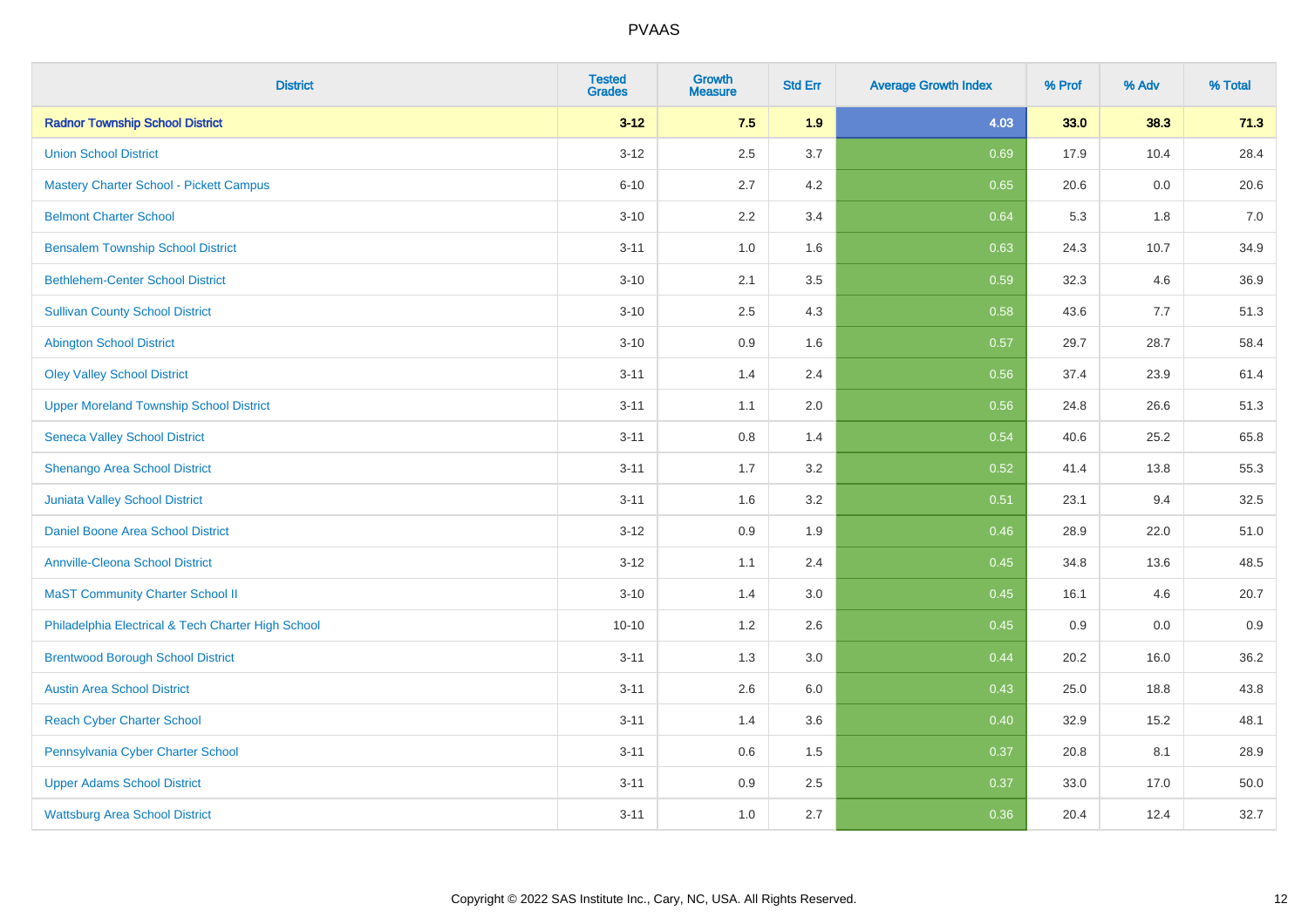| <b>District</b>                                  | <b>Tested</b><br><b>Grades</b> | <b>Growth</b><br><b>Measure</b> | <b>Std Err</b> | <b>Average Growth Index</b> | % Prof | % Adv | % Total |
|--------------------------------------------------|--------------------------------|---------------------------------|----------------|-----------------------------|--------|-------|---------|
| <b>Radnor Township School District</b>           | $3 - 12$                       | 7.5                             | 1.9            | 4.03                        | 33.0   | 38.3  | 71.3    |
| <b>North Star School District</b>                | $3 - 11$                       | 1.1                             | 3.3            | 0.34                        | 26.2   | 20.0  | 46.2    |
| <b>Avella Area School District</b>               | $3 - 12$                       | 1.6                             | 4.7            | 0.34                        | 34.8   | 7.2   | 42.0    |
| <b>Wilson School District</b>                    | $3 - 12$                       | 0.5                             | 1.5            | 0.32                        | 30.4   | 25.5  | 55.9    |
| <b>Hopewell Area School District</b>             | $3 - 11$                       | 0.8                             | 2.6            | 0.31                        | 34.5   | 12.4  | 46.9    |
| South Williamsport Area School District          | $3 - 10$                       | 0.9                             | 3.1            | 0.31                        | 38.4   | 11.6  | 50.0    |
| <b>New Foundations Charter School</b>            | $3 - 11$                       | 0.6                             | 2.2            | 0.29                        | 22.4   | 4.0   | 26.4    |
| <b>Jersey Shore Area School District</b>         | $3 - 11$                       | 0.7                             | 2.5            | 0.27                        | 39.3   | 13.6  | 52.9    |
| <b>Tech Freire Charter School</b>                | $9 - 11$                       | 0.7                             | 2.5            | 0.27                        | 3.6    | 0.0   | 3.6     |
| <b>Marion Center Area School District</b>        | $3 - 10$                       | 0.8                             | 2.9            | 0.27                        | 23.3   | 11.1  | 34.4    |
| <b>Shippensburg Area School District</b>         | $3 - 11$                       | 0.5                             | 1.8            | 0.26                        | 23.5   | 22.8  | 46.3    |
| <b>Hamburg Area School District</b>              | $3 - 11$                       | 0.6                             | 2.4            | 0.25                        | 28.0   | 15.5  | 43.6    |
| <b>Ridley School District</b>                    | $3 - 12$                       | 0.3                             | 1.6            | 0.21                        | 32.0   | 10.7  | 42.6    |
| <b>Tulpehocken Area School District</b>          | $3 - 12$                       | 1.0                             | 4.9            | 0.20                        | 11.5   | 23.1  | 34.6    |
| <b>Tidioute Community Charter School</b>         | $3 - 11$                       | 0.8                             | 4.4            | 0.19                        | 18.1   | 6.9   | 25.0    |
| <b>Garnet Valley School District</b>             | $3 - 10$                       | 0.2                             | 1.7            | 0.13                        | 34.9   | 26.4  | 61.3    |
| <b>Central Columbia School District</b>          | $3 - 12$                       | 0.3                             | 2.3            | 0.12                        | 25.4   | 37.6  | 63.0    |
| Altoona Area School District                     | $3 - 12$                       | 0.1                             | 1.5            | 0.07                        | 29.0   | 13.8  | 42.8    |
| Community Academy Of Philadelphia Charter School | $3 - 11$                       | 0.1                             | 2.6            | 0.06                        | 9.7    | 2.6   | 12.4    |
| Penn Hills School District                       | $3 - 11$                       | 0.0                             | 2.4            | 0.02                        | 18.4   | 7.1   | 25.6    |
| Southern Tioga School District                   | $3 - 11$                       | $-0.1$                          | 2.8            | $-0.03$                     | 26.3   | 10.3  | 36.6    |
| <b>Warren County School District</b>             | $3 - 11$                       | $-0.1$                          | 1.6            | $-0.06$                     | 26.7   | 9.7   | 36.4    |
| <b>Northern Cambria School District</b>          | $3 - 11$                       | $-0.3$                          | 3.4            | $-0.09$                     | 26.5   | 1.2   | 27.7    |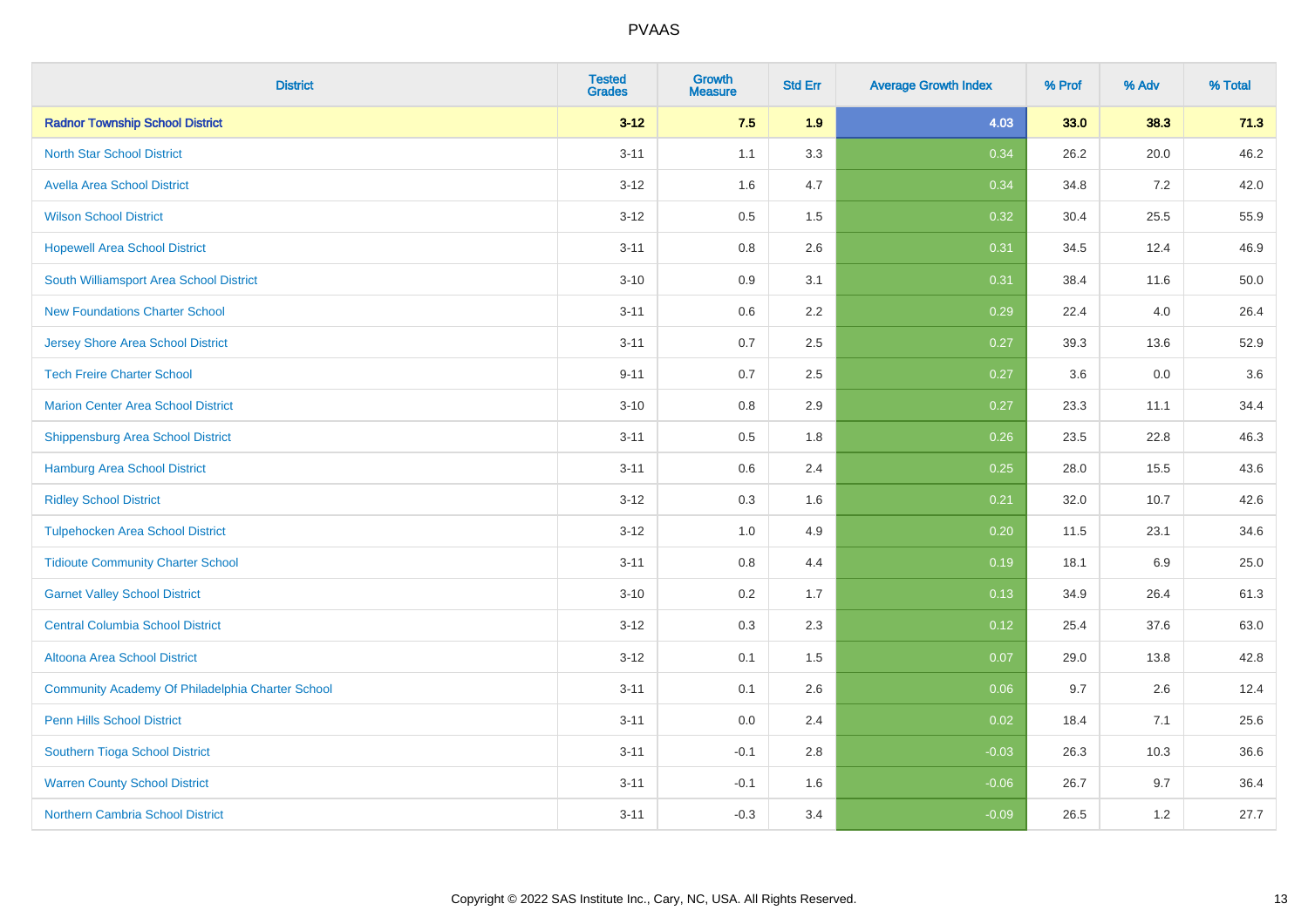| <b>District</b>                            | <b>Tested</b><br><b>Grades</b> | <b>Growth</b><br><b>Measure</b> | <b>Std Err</b> | <b>Average Growth Index</b> | % Prof | % Adv | % Total  |
|--------------------------------------------|--------------------------------|---------------------------------|----------------|-----------------------------|--------|-------|----------|
| <b>Radnor Township School District</b>     | $3 - 12$                       | 7.5                             | 1.9            | 4.03                        | 33.0   | 38.3  | 71.3     |
| <b>Freeport Area School District</b>       | $3 - 10$                       | $-0.2$                          | 2.1            | $-0.10$                     | 37.4   | 29.8  | 67.2     |
| Lehigh Career & Technical Institute        | $10 - 12$                      | $-0.7$                          | 6.3            | $-0.11$                     | 36.4   | 4.6   | 40.9     |
| <b>Brockway Area School District</b>       | $3 - 11$                       | $-0.4$                          | 3.5            | $-0.11$                     | 41.2   | 13.8  | 55.0     |
| <b>Harrisburg City School District</b>     | $3 - 11$                       | $-0.2$                          | 2.0            | $-0.11$                     | 6.0    | 2.0   | 8.0      |
| <b>Wilson Area School District</b>         | $3 - 11$                       | $-0.3$                          | 2.4            | $-0.12$                     | 35.4   | 14.6  | 50.0     |
| <b>Fairfield Area School District</b>      | $3 - 11$                       | $-0.5$                          | 3.6            | $-0.13$                     | 43.9   | 6.1   | $50.0\,$ |
| <b>Otto-Eldred School District</b>         | $3 - 11$                       | $-0.5$                          | 3.5            | $-0.13$                     | 35.8   | 10.5  | 46.3     |
| <b>Greencastle-Antrim School District</b>  | $3 - 11$                       | $-0.3$                          | 2.0            | $-0.14$                     | 30.9   | 22.2  | 53.1     |
| <b>Portage Area School District</b>        | $3 - 10$                       | $-0.5$                          | 3.3            | $-0.14$                     | 27.0   | 20.6  | 47.6     |
| <b>Central Greene School District</b>      | $3 - 11$                       | $-0.4$                          | 2.5            | $-0.15$                     | 27.8   | 14.8  | 42.6     |
| <b>South Side Area School District</b>     | $3 - 11$                       | $-0.6$                          | 3.1            | $-0.19$                     | 24.0   | 28.0  | 52.0     |
| Jeannette City School District             | $3 - 11$                       | $-0.7$                          | 3.4            | $-0.20$                     | 26.8   | 4.1   | 30.9     |
| <b>Fort Cherry School District</b>         | $3 - 10$                       | $-0.7$                          | 3.1            | $-0.21$                     | 30.6   | 14.1  | 44.7     |
| <b>Claysburg-Kimmel School District</b>    | $3 - 11$                       | $-1.2$                          | 5.2            | $-0.22$                     | 5.0    | 0.0   | $5.0\,$  |
| <b>Blacklick Valley School District</b>    | $3 - 11$                       | $-0.9$                          | 3.9            | $-0.23$                     | 7.7    | 7.7   | 15.4     |
| <b>Evergreen Community Charter School</b>  | $6 - 11$                       | $-1.1$                          | 4.7            | $-0.23$                     | 34.6   | 26.9  | 61.5     |
| <b>Ferndale Area School District</b>       | $3 - 10$                       | $-1.1$                          | 4.1            | $-0.27$                     | 21.0   | 7.9   | 29.0     |
| Northern Lebanon School District           | $3 - 11$                       | $-0.7$                          | 2.3            | $-0.29$                     | 18.8   | 6.8   | 25.6     |
| <b>Cranberry Area School District</b>      | $3 - 12$                       | $-0.9$                          | 3.1            | $-0.29$                     | 25.5   | 9.7   | 35.2     |
| Mastery Charter High School-Lenfest Campus | $7 - 11$                       | $-1.8$                          | 5.8            | $-0.30$                     | 26.3   | 0.0   | 26.3     |
| South Allegheny School District            | $3 - 11$                       | $-0.9$                          | 3.1            | $-0.30$                     | 23.8   | 2.5   | 26.2     |
| <b>Columbia Borough School District</b>    | $3-12$                         | $-1.1$                          | 3.6            | $-0.31$                     | 17.2   | 1.7   | 19.0     |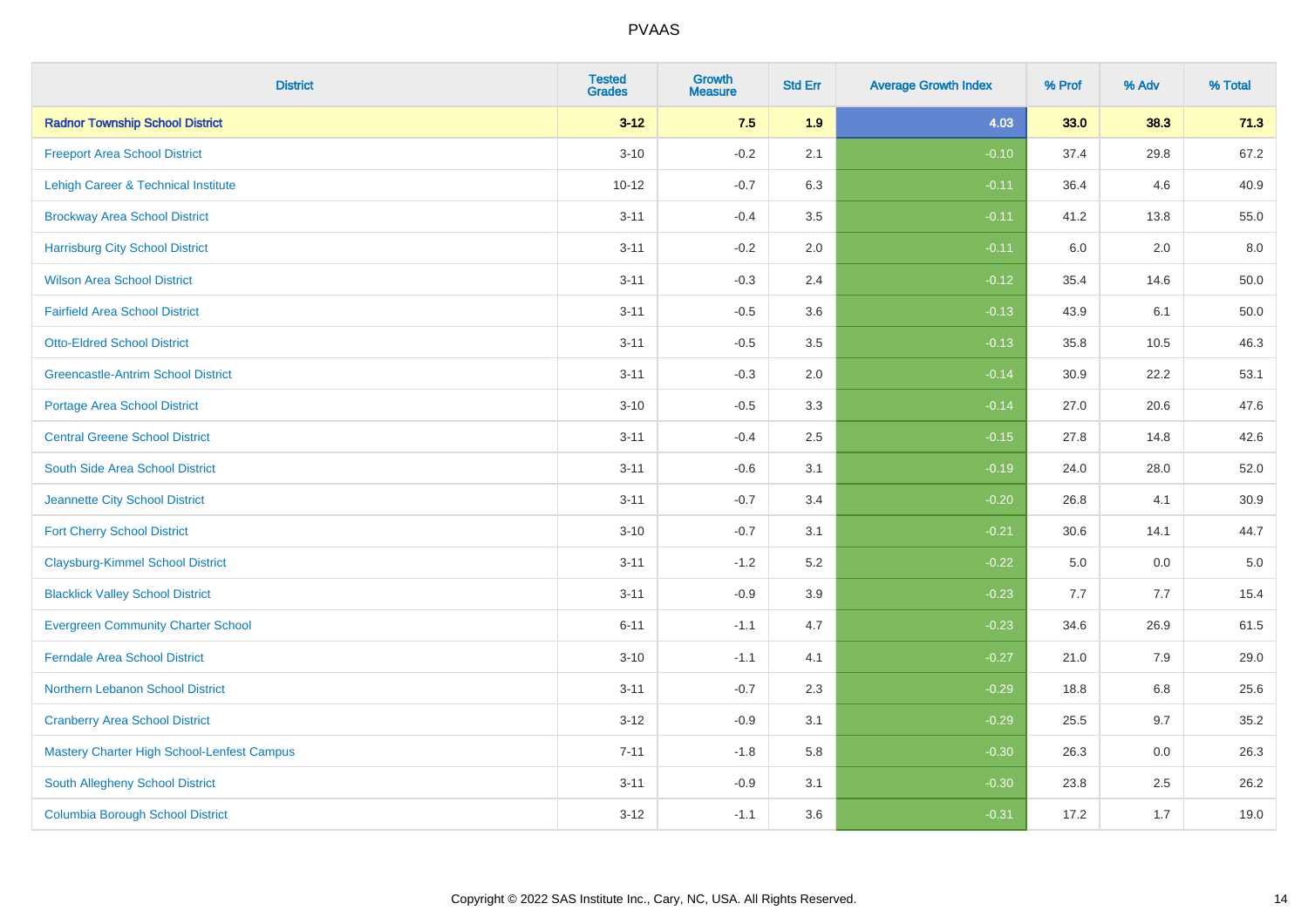| <b>District</b>                                         | <b>Tested</b><br><b>Grades</b> | <b>Growth</b><br><b>Measure</b> | <b>Std Err</b> | <b>Average Growth Index</b> | % Prof | % Adv | % Total |
|---------------------------------------------------------|--------------------------------|---------------------------------|----------------|-----------------------------|--------|-------|---------|
| <b>Radnor Township School District</b>                  | $3 - 12$                       | 7.5                             | 1.9            | 4.03                        | 33.0   | 38.3  | 71.3    |
| <b>Clairton City School District</b>                    | $3 - 11$                       | $-1.6$                          | 5.0            | $-0.32$                     | 3.8    | 0.5   | 4.4     |
| <b>Forest City Regional School District</b>             | $3 - 12$                       | $-1.2$                          | 3.6            | $-0.33$                     | 26.5   | 8.2   | 34.7    |
| <b>Palmerton Area School District</b>                   | $3 - 11$                       | $-0.9$                          | 2.7            | $-0.34$                     | 34.3   | 14.3  | 48.6    |
| <b>MaST Community Charter School</b>                    | $3 - 10$                       | $-0.9$                          | 2.5            | $-0.34$                     | 25.0   | 21.6  | 46.6    |
| <b>Clearfield Area School District</b>                  | $3 - 10$                       | $-1.3$                          | 3.7            | $-0.34$                     | 43.9   | 24.6  | 68.4    |
| <b>Everett Area School District</b>                     | $3 - 11$                       | $-1.1$                          | 3.1            | $-0.34$                     | 34.2   | 13.2  | 47.4    |
| <b>Pine Grove Area School District</b>                  | $3 - 11$                       | $-1.1$                          | 3.0            | $-0.36$                     | 29.5   | 14.3  | 43.8    |
| <b>Westmont Hilltop School District</b>                 | $3 - 11$                       | $-1.0$                          | 2.8            | $-0.36$                     | 33.3   | 14.7  | 48.0    |
| <b>Forest Area School District</b>                      | $3 - 11$                       | $-1.8$                          | 4.7            | $-0.37$                     | 18.9   | 15.1  | 34.0    |
| <b>Farrell Area School District</b>                     | $3 - 11$                       | $-1.9$                          | 4.2            | $-0.44$                     | 9.3    | 11.6  | 20.9    |
| <b>Burrell School District</b>                          | $3 - 11$                       | $-1.5$                          | 3.3            | $-0.44$                     | 27.8   | 17.7  | 45.6    |
| <b>Chichester School District</b>                       | $3 - 11$                       | $-1.8$                          | 4.2            | $-0.44$                     | 40.0   | 14.0  | 54.0    |
| <b>Schuylkill Valley School District</b>                | $3 - 11$                       | $-1.0$                          | 2.2            | $-0.47$                     | 29.8   | 20.2  | 50.0    |
| <b>Allegheny Valley School District</b>                 | $3 - 11$                       | $-1.9$                          | 3.9            | $-0.48$                     | 31.8   | 11.4  | 43.2    |
| York Academy Regional Charter School                    | $3 - 11$                       | $-2.3$                          | 4.4            | $-0.52$                     | 23.5   | 2.0   | 25.5    |
| <b>Lakeview School District</b>                         | $3 - 11$                       | $-1.9$                          | 3.5            | $-0.53$                     | 41.5   | 12.3  | 53.8    |
| <b>Southeastern Greene School District</b>              | $3 - 10$                       | $-2.3$                          | 4.4            | $-0.53$                     | 29.0   | 9.7   | 38.7    |
| <b>Susq-Cyber Charter School</b>                        | $9 - 11$                       | $-3.2$                          | 5.8            | $-0.54$                     | 23.8   | 4.8   | 28.6    |
| Center For Student Learning Charter School At Pennsbury | $6 - 12$                       | $-3.3$                          | 6.0            | $-0.55$                     | 23.1   | 0.0   | 23.1    |
| <b>Penns Manor Area School District</b>                 | $3 - 12$                       | $-1.9$                          | 3.5            | $-0.55$                     | 24.2   | 3.8   | 28.0    |
| <b>Highlands School District</b>                        | $3 - 11$                       | $-1.3$                          | 2.3            | $-0.55$                     | 32.6   | 10.5  | 43.0    |
| <b>South Eastern School District</b>                    | $3 - 11$                       | $-1.0$                          | 1.8            | $-0.55$                     | 36.4   | 17.1  | 53.5    |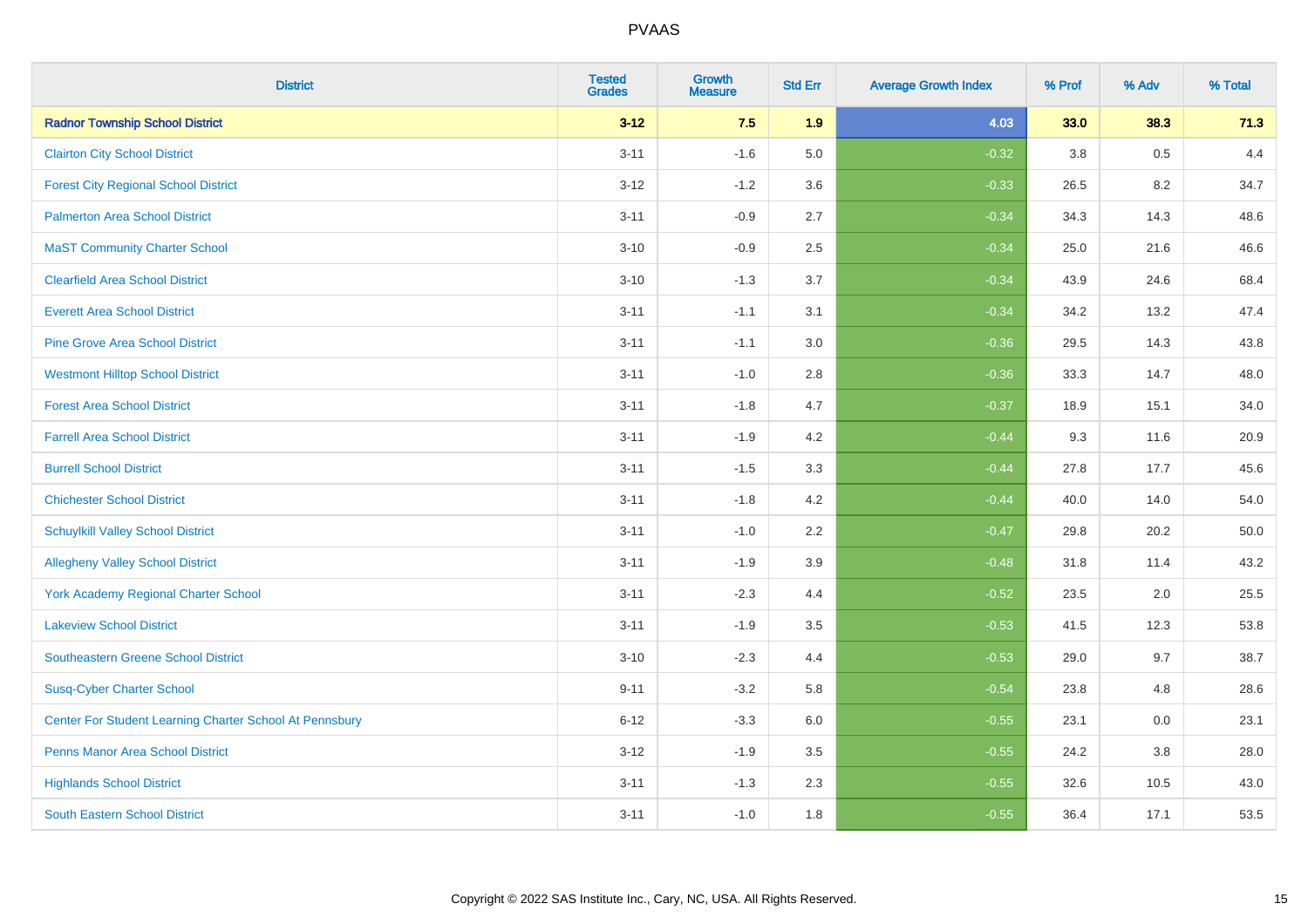| <b>District</b>                             | <b>Tested</b><br><b>Grades</b> | <b>Growth</b><br><b>Measure</b> | <b>Std Err</b> | <b>Average Growth Index</b> | % Prof | % Adv | % Total |
|---------------------------------------------|--------------------------------|---------------------------------|----------------|-----------------------------|--------|-------|---------|
| <b>Radnor Township School District</b>      | $3 - 12$                       | 7.5                             | 1.9            | 4.03                        | 33.0   | 38.3  | 71.3    |
| <b>Exeter Township School District</b>      | $3 - 11$                       | $-1.0$                          | 1.7            | $-0.58$                     | 27.2   | 15.6  | 42.8    |
| <b>Bangor Area School District</b>          | $3 - 12$                       | $-1.2$                          | 2.0            | $-0.60$                     | 25.8   | 12.7  | 38.5    |
| <b>Carlynton School District</b>            | $3 - 11$                       | $-2.0$                          | 3.2            | $-0.62$                     | 27.9   | 5.2   | 33.1    |
| <b>Lebanon School District</b>              | $3 - 11$                       | $-1.2$                          | 1.9            | $-0.63$                     | 15.2   | 6.4   | 21.6    |
| Propel Charter School - Braddock Hills      | $3 - 11$                       | $-2.1$                          | 3.3            | $-0.63$                     | 4.8    | 3.2   | 8.1     |
| <b>New Brighton Area School District</b>    | $3 - 11$                       | $-2.1$                          | 3.2            | $-0.65$                     | 31.5   | 11.1  | 42.6    |
| <b>Monessen City School District</b>        | $3 - 10$                       | $-3.9$                          | 5.6            | $-0.69$                     | 21.0   | 10.5  | 31.6    |
| <b>Tri-Valley School District</b>           | $3 - 10$                       | $-2.7$                          | 3.9            | $-0.69$                     | 31.0   | 9.5   | 40.5    |
| Northern Bedford County School District     | $3 - 11$                       | $-2.3$                          | 3.3            | $-0.69$                     | 26.2   | 16.9  | 43.1    |
| <b>Norwin School District</b>               | $3 - 11$                       | $-1.1$                          | 1.6            | $-0.70$                     | 37.7   | 27.6  | 65.2    |
| <b>Albert Gallatin Area School District</b> | $3 - 11$                       | $-1.7$                          | 2.3            | $-0.72$                     | 31.9   | 20.7  | 52.7    |
| <b>Valley Grove School District</b>         | $3 - 10$                       | $-4.0$                          | 5.5            | $-0.72$                     | 68.4   | 15.8  | 84.2    |
| Urban Pathways 6-12 Charter School          | $6 - 11$                       | $-4.1$                          | 5.7            | $-0.72$                     | 0.0    | 0.0   | $0.0\,$ |
| <b>Roberto Clemente Charter School</b>      | $3 - 12$                       | $-3.3$                          | 4.1            | $-0.79$                     | 22.7   | 4.6   | 27.3    |
| <b>Bradford Area School District</b>        | $3 - 12$                       | $-1.8$                          | 2.3            | $-0.79$                     | 31.2   | 16.7  | 47.9    |
| Mastery Charter School - Shoemaker Campus   | $7 - 10$                       | $-2.3$                          | 2.8            | $-0.81$                     | 10.1   | 3.7   | 13.8    |
| <b>Northgate School District</b>            | $3 - 11$                       | $-3.0$                          | 3.4            | $-0.85$                     | 35.6   | 6.8   | 42.4    |
| <b>Minersville Area School District</b>     | $3 - 11$                       | $-2.9$                          | 3.4            | $-0.86$                     | 27.4   | 9.7   | 37.1    |
| <b>Reynolds School District</b>             | $3 - 10$                       | $-3.0$                          | 3.5            | $-0.87$                     | 27.3   | 9.1   | 36.4    |
| <b>Carbondale Area School District</b>      | $3 - 10$                       | $-2.8$                          | 3.2            | $-0.87$                     | 27.5   | 2.9   | 30.4    |
| <b>Mount Union Area School District</b>     | $3 - 10$                       | $-2.5$                          | 2.8            | $-0.89$                     | 19.8   | 5.8   | 25.6    |
| <b>Uniontown Area School District</b>       | $3 - 11$                       | $-2.8$                          | 3.1            | $-0.91$                     | 31.7   | 7.3   | 39.0    |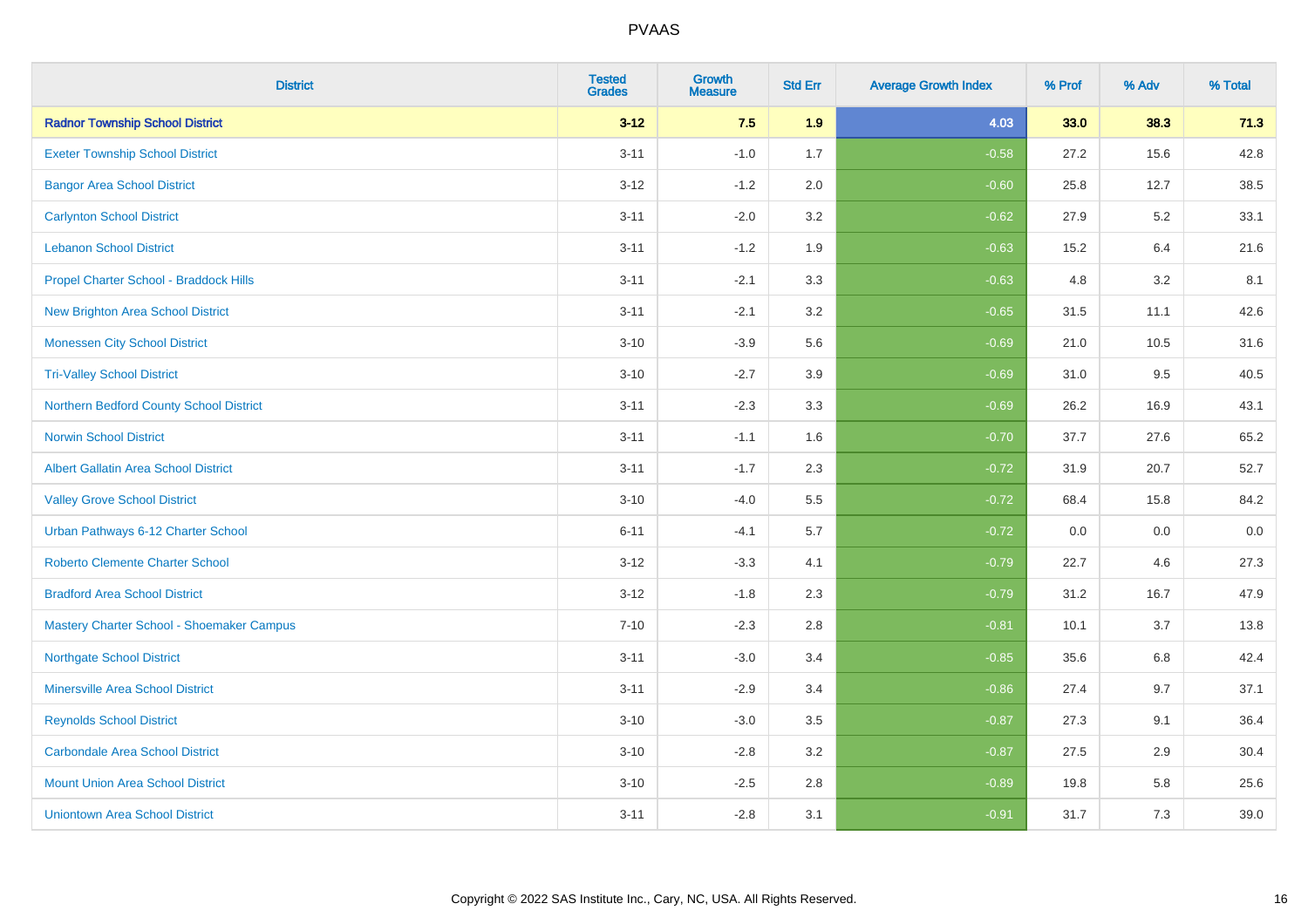| <b>District</b>                                 | <b>Tested</b><br><b>Grades</b> | <b>Growth</b><br><b>Measure</b> | <b>Std Err</b> | <b>Average Growth Index</b> | % Prof | % Adv   | % Total |
|-------------------------------------------------|--------------------------------|---------------------------------|----------------|-----------------------------|--------|---------|---------|
| <b>Radnor Township School District</b>          | $3 - 12$                       | 7.5                             | 1.9            | 4.03                        | 33.0   | 38.3    | 71.3    |
| <b>Conneaut School District</b>                 | $3 - 12$                       | $-2.3$                          | 2.6            | $-0.91$                     | 27.4   | 9.7     | 37.1    |
| <b>Wyomissing Area School District</b>          | $3 - 12$                       | $-2.4$                          | 2.6            | $-0.92$                     | 25.6   | 28.1    | 53.7    |
| <b>Propel Charter School-Montour</b>            | $3 - 10$                       | $-3.4$                          | 3.6            | $-0.93$                     | 7.7    | $0.0\,$ | 7.7     |
| <b>KIPP Dubois Charter School</b>               | $9 - 10$                       | $-3.0$                          | 3.1            | $-0.95$                     | 10.0   | 0.0     | 10.0    |
| <b>Northwest Area School District</b>           | $3 - 10$                       | $-3.2$                          | 3.3            | $-0.97$                     | 30.4   | 13.0    | 43.5    |
| <b>Sugar Valley Rural Charter School</b>        | $3 - 11$                       | $-3.6$                          | 3.7            | $-0.98$                     | 10.3   | 0.0     | 10.3    |
| <b>Shamokin Area School District</b>            | $3 - 11$                       | $-2.6$                          | 2.5            | $-1.06$                     | 19.6   | 9.8     | 29.3    |
| <b>Mahanoy Area School District</b>             | $3 - 10$                       | $-3.4$                          | 3.1            | $-1.07$                     | 21.4   | 8.6     | 30.0    |
| <b>Moshannon Valley School District</b>         | $3 - 10$                       | $-5.1$                          | 4.6            | $-1.12$                     | 25.0   | 12.5    | 37.5    |
| <b>Cameron County School District</b>           | $3 - 12$                       | $-5.0$                          | 4.4            | $-1.12$                     | 34.9   | 4.8     | 39.7    |
| <b>Harmony Area School District</b>             | $3 - 10$                       | $-5.7$                          | $5.0\,$        | $-1.13$                     | 33.3   | 0.0     | 33.3    |
| Northwestern Lehigh School District             | $3 - 11$                       | $-2.4$                          | 2.1            | $-1.14$                     | 41.7   | 17.9    | 59.5    |
| <b>Beaver Area School District</b>              | $3 - 10$                       | $-3.0$                          | 2.5            | $-1.16$                     | 25.8   | 27.8    | 53.6    |
| <b>Shaler Area School District</b>              | $3 - 11$                       | $-2.1$                          | 1.8            | $-1.18$                     | 32.0   | 13.0    | 45.0    |
| <b>Susquehanna Community School District</b>    | $3 - 11$                       | $-4.5$                          | 3.8            | $-1.19$                     | 31.9   | $8.8\,$ | 40.7    |
| <b>Cornell School District</b>                  | $3 - 11$                       | $-5.5$                          | 4.6            | $-1.20$                     | 11.3   | $3.2\,$ | 14.5    |
| <b>Millville Area School District</b>           | $3 - 12$                       | $-5.6$                          | 4.4            | $-1.26$                     | 31.4   | 11.4    | 42.9    |
| <b>Springfield Township School District</b>     | $3 - 11$                       | $-3.9$                          | 3.1            | $-1.27$                     | 37.2   | 30.8    | 68.1    |
| <b>Propel Charter School-Homestead</b>          | $3 - 11$                       | $-5.0$                          | 3.9            | $-1.27$                     | 7.3    | 0.0     | 7.3     |
| <b>Keystone Education Center Charter School</b> | $3 - 12$                       | $-6.5$                          | 5.1            | $-1.28$                     | 0.0    | 0.0     | 0.0     |
| <b>Bucks County Technical High School</b>       | $9 - 10$                       | $-2.9$                          | 2.2            | $-1.29$                     | 27.7   | 10.4    | 38.2    |
| <b>Shenandoah Valley School District</b>        | $3 - 11$                       | $-4.5$                          | 3.5            | $-1.29$                     | 14.3   | 0.0     | 14.3    |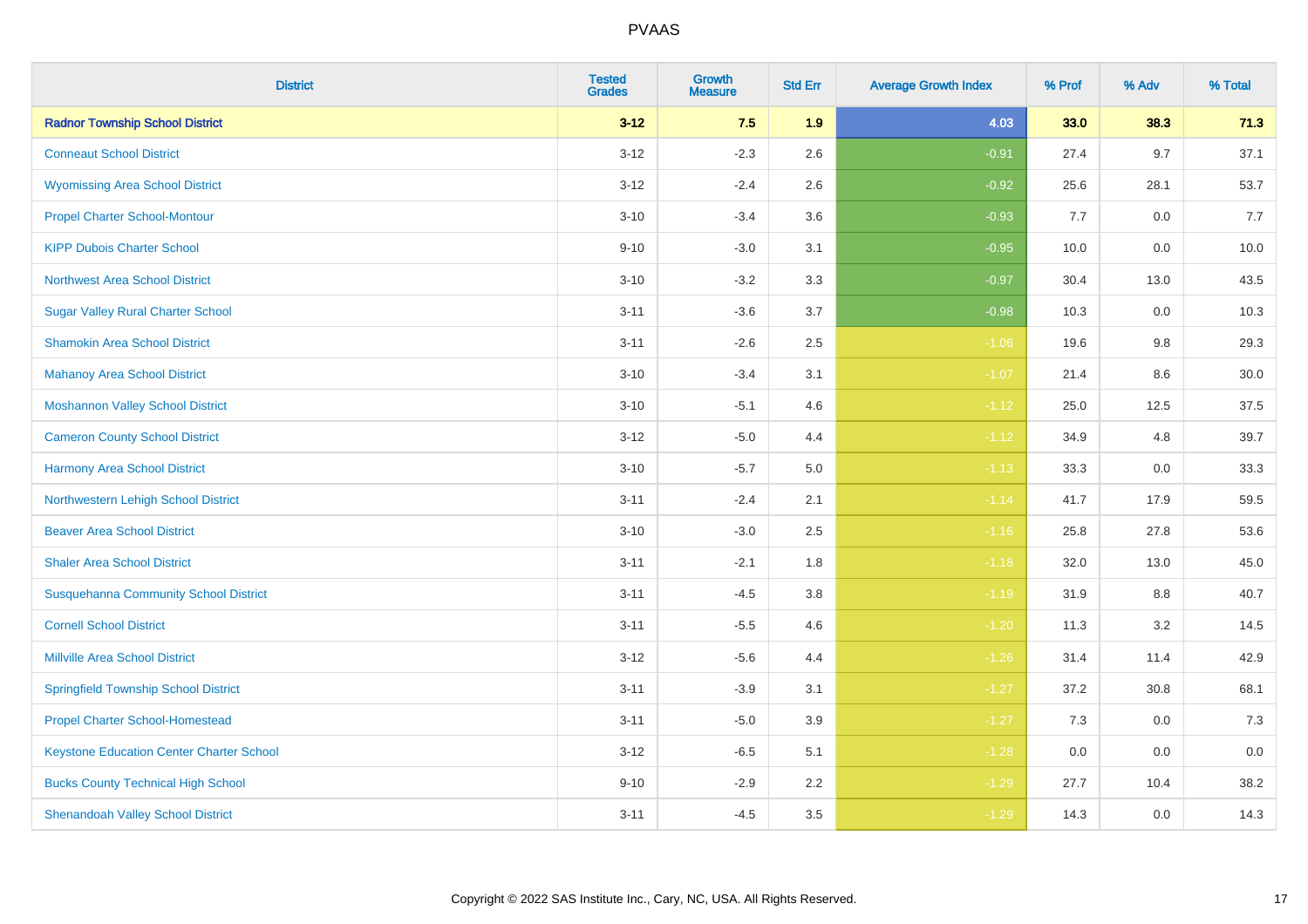| <b>District</b>                               | <b>Tested</b><br><b>Grades</b> | <b>Growth</b><br><b>Measure</b> | <b>Std Err</b> | <b>Average Growth Index</b> | % Prof | % Adv | % Total |
|-----------------------------------------------|--------------------------------|---------------------------------|----------------|-----------------------------|--------|-------|---------|
| <b>Radnor Township School District</b>        | $3 - 12$                       | 7.5                             | 1.9            | 4.03                        | 33.0   | 38.3  | 71.3    |
| Southern Fulton School District               | $3 - 11$                       | $-5.1$                          | 4.0            | $-1.29$                     | 21.7   | 13.0  | 34.8    |
| <b>Rose Tree Media School District</b>        | $3 - 10$                       | $-2.8$                          | 2.1            | $-1.33$                     | 35.2   | 29.6  | 64.8    |
| <b>Northeast Bradford School District</b>     | $3 - 10$                       | $-5.0$                          | 3.7            | $-1.35$                     | 30.6   | 4.8   | 35.5    |
| <b>Dubois Area School District</b>            | $3 - 11$                       | $-2.8$                          | 2.0            | $-1.37$                     | 35.5   | 19.0  | 54.6    |
| <b>Chester-Upland School District</b>         | $3 - 11$                       | $-3.6$                          | 2.6            | $-1.38$                     | 1.6    | 0.0   | 1.6     |
| <b>Franklin Area School District</b>          | $3 - 11$                       | $-3.7$                          | 2.6            | $-1.43$                     | 30.5   | 5.9   | 36.4    |
| <b>Weatherly Area School District</b>         | $3 - 11$                       | $-5.8$                          | $4.0$          | $-1.44$                     | 32.1   | 8.9   | 41.1    |
| <b>Middletown Area School District</b>        | $3 - 11$                       | $-3.4$                          | 2.4            | $-1.44$                     | 34.3   | 15.2  | 49.4    |
| <b>Rochester Area School District</b>         | $3 - 11$                       | $-5.7$                          | 3.9            | $-1.45$                     | 14.9   | 2.1   | 17.0    |
| <b>Greater Johnstown School District</b>      | $3 - 11$                       | $-3.5$                          | 2.4            | $-1.45$                     | 10.3   | 1.3   | 11.5    |
| Salisbury-Elk Lick School District            | $3 - 11$                       | $-8.4$                          | 5.8            | $-1.45$                     | 33.3   | 5.6   | 38.9    |
| <b>Troy Area School District</b>              | $3 - 10$                       | $-4.7$                          | $3.2\,$        | $-1.46$                     | 22.8   | 16.5  | 39.2    |
| <b>Towanda Area School District</b>           | $3 - 11$                       | $-4.0$                          | 2.6            | $-1.52$                     | 24.8   | 9.9   | 34.8    |
| <b>Crestwood School District</b>              | $3 - 11$                       | $-3.4$                          | 2.2            | $-1.52$                     | 33.1   | 21.7  | 54.9    |
| <b>Nazareth Area School District</b>          | $3 - 11$                       | $-2.5$                          | 1.7            | $-1.53$                     | 29.2   | 24.6  | 53.8    |
| <b>Universal Audenried Charter School</b>     | $9 - 11$                       | $-3.8$                          | 2.5            | $-1.53$                     | 3.0    | 0.5   | 3.5     |
| <b>Ridgway Area School District</b>           | $3 - 11$                       | $-6.1$                          | 4.0            | $-1.53$                     | 42.2   | 15.6  | 57.8    |
| <b>Conemaugh Valley School District</b>       | $3-12$                         | $-6.3$                          | 4.1            | $-1.54$                     | 23.7   | 5.1   | 28.8    |
| <b>Charleroi School District</b>              | $3 - 11$                       | $-4.3$                          | 2.7            | $-1.55$                     | 22.2   | 15.9  | 38.1    |
| <b>Shanksville-Stonycreek School District</b> | $3 - 10$                       | $-8.6$                          | 5.5            | $-1.55$                     | 17.6   | 23.5  | 41.2    |
| <b>Slippery Rock Area School District</b>     | $3 - 11$                       | $-3.8$                          | 2.5            | $-1.56$                     | 30.8   | 21.9  | 52.7    |
| Insight PA Cyber Charter School               | $3 - 11$                       | $-9.4$                          | 5.8            | $-1.62$                     | 25.6   | 4.6   | 30.2    |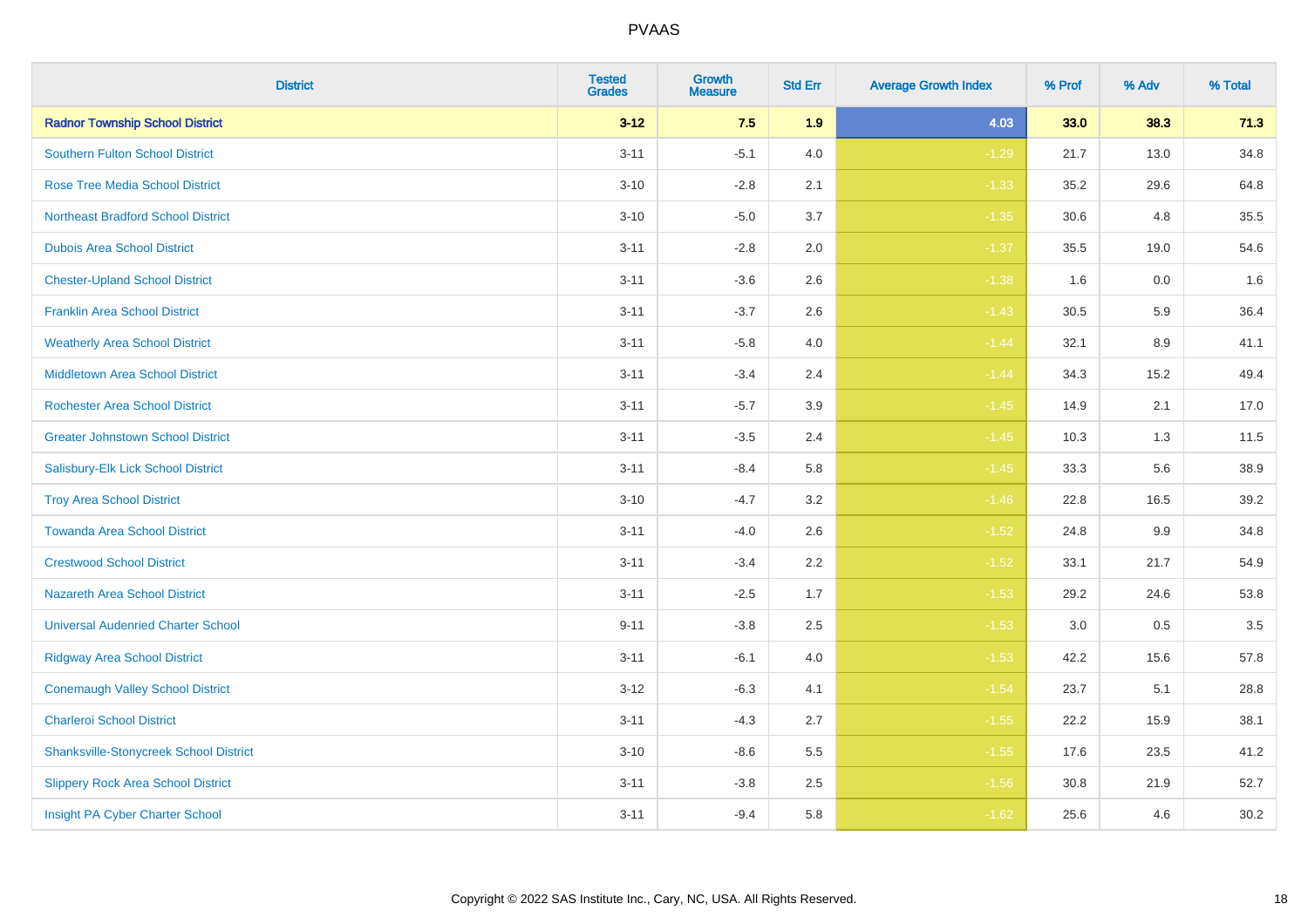| <b>District</b>                                        | <b>Tested</b><br><b>Grades</b> | Growth<br><b>Measure</b> | <b>Std Err</b> | <b>Average Growth Index</b> | % Prof | % Adv | % Total |
|--------------------------------------------------------|--------------------------------|--------------------------|----------------|-----------------------------|--------|-------|---------|
| <b>Radnor Township School District</b>                 | $3 - 12$                       | 7.5                      | 1.9            | 4.03                        | 33.0   | 38.3  | 71.3    |
| <b>Laurel Highlands School District</b>                | $3 - 11$                       | $-3.8$                   | 2.3            | $-1.63$                     | 20.9   | 14.6  | 35.4    |
| <b>Hollidaysburg Area School District</b>              | $3 - 11$                       | $-2.7$                   | 1.6            | $-1.64$                     | 32.6   | 15.2  | 47.8    |
| Hatboro-Horsham School District                        | $3 - 11$                       | $-2.7$                   | 1.6            | $-1.65$                     | 27.9   | 17.9  | 45.8    |
| <b>Steelton-Highspire School District</b>              | $3 - 11$                       | $-5.3$                   | 3.2            | $-1.65$                     | 13.9   | 0.0   | 13.9    |
| <b>Woodland Hills School District</b>                  | $3 - 12$                       | $-4.2$                   | 2.5            | $-1.66$                     | 10.1   | 1.4   | 11.5    |
| <b>Dauphin County Technical School</b>                 | $9 - 11$                       | $-3.9$                   | 2.3            | $-1.67$                     | 18.3   | 11.1  | 29.3    |
| <b>Environmental Charter School At Frick Park</b>      | $3-9$                          | $-6.2$                   | 3.7            | $-1.67$                     | 25.9   | 3.4   | 29.3    |
| <b>Twin Valley School District</b>                     | $3 - 12$                       | $-3.2$                   | 1.9            | $-1.68$                     | 38.8   | 19.8  | 58.6    |
| <b>Union Area School District</b>                      | $3 - 11$                       | $-6.5$                   | 3.8            | $-1.70$                     | 30.6   | 12.2  | 42.9    |
| Southern Huntingdon County School District             | $3 - 11$                       | $-5.9$                   | 3.4            | $-1.76$                     | 32.8   | 4.9   | 37.7    |
| <b>Oxford Area School District</b>                     | $3 - 11$                       | $-3.1$                   | 1.8            | $-1.77$                     | 27.5   | 14.5  | 42.0    |
| Renaissance Academy Charter School                     | $3 - 11$                       | $-5.6$                   | 3.1            | $-1.79$                     | 28.4   | 18.5  | 46.9    |
| <b>Pleasant Valley School District</b>                 | $3 - 11$                       | $-3.3$                   | 1.8            | $-1.80$                     | 28.5   | 10.4  | 39.0    |
| New Kensington-Arnold School District                  | $3 - 11$                       | $-5.8$                   | 3.2            | $-1.80$                     | 10.8   | 1.2   | 12.0    |
| <b>Westinghouse Arts Academy Charter School</b>        | $9 - 10$                       | $-6.0$                   | 3.3            | $-1.81$                     | 20.2   | 8.9   | 29.1    |
| <b>West Chester Area School District</b>               | $3 - 11$                       | $-2.1$                   | 1.2            | $-1.83$                     | 36.4   | 23.2  | 59.6    |
| <b>Montgomery Area School District</b>                 | $3 - 11$                       | $-5.8$                   | 3.2            | $-1.83$                     | 25.0   | 11.5  | 36.5    |
| <b>Penn Cambria School District</b>                    | $3 - 11$                       | $-4.5$                   | 2.4            | $-1.86$                     | 27.3   | 15.8  | 43.2    |
| <b>Chester Charter Scholars Academy Charter School</b> | $3 - 12$                       | $-6.2$                   | 3.3            | $-1.88$                     | 2.2    | 0.0   | 2.2     |
| <b>Jenkintown School District</b>                      | $3 - 11$                       | $-7.9$                   | 4.1            | $-1.92$                     | 34.1   | 27.3  | 61.4    |
| Millersburg Area School District                       | $3 - 11$                       | $-6.6$                   | 3.4            | $-1.92$                     | 24.1   | 10.3  | 34.5    |
| <b>Southern Lehigh School District</b>                 | $3 - 11$                       | $-4.1$                   | 2.1            | $-1.94$                     | 39.3   | 28.0  | 67.2    |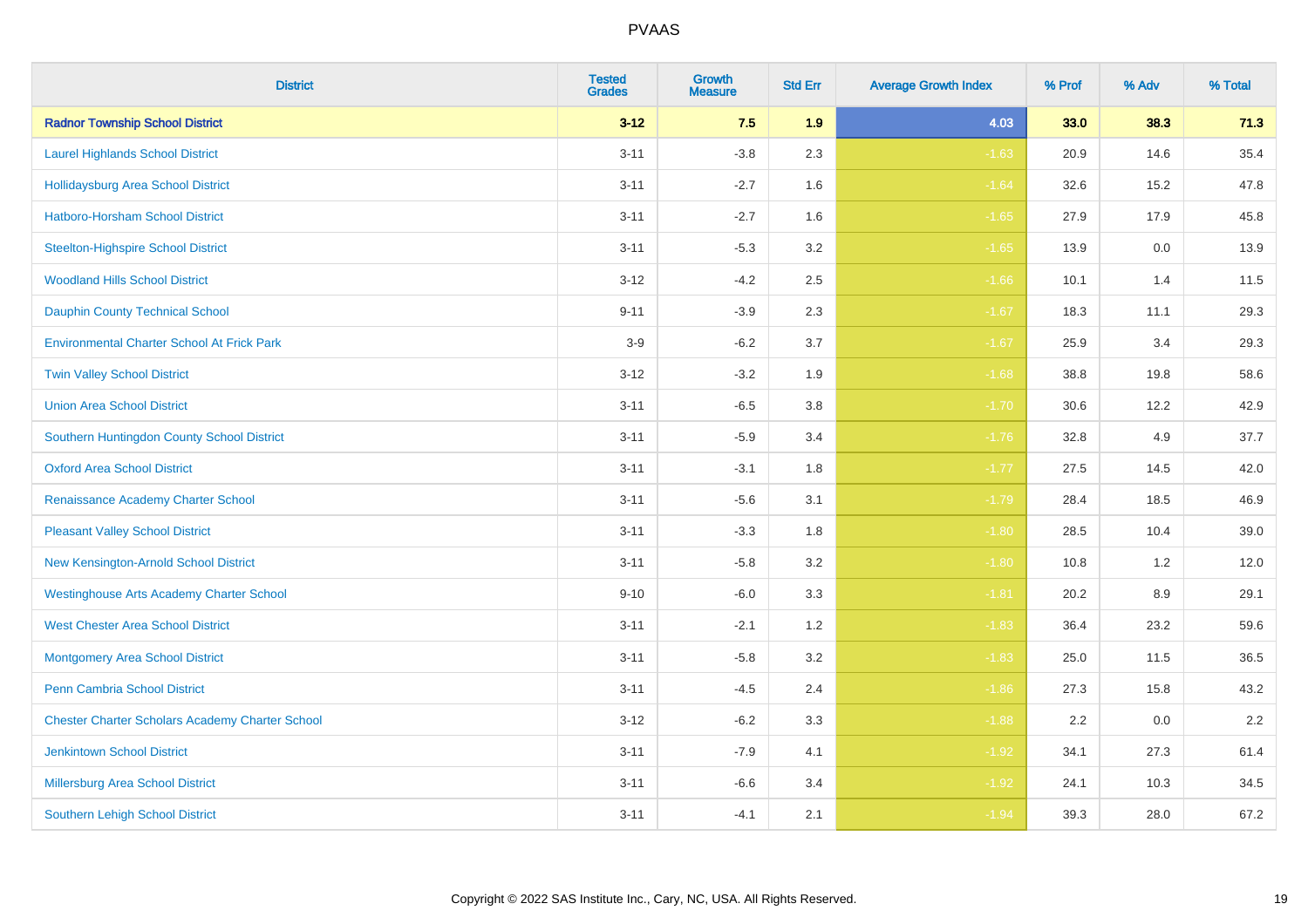| <b>District</b>                                                       | <b>Tested</b><br><b>Grades</b> | <b>Growth</b><br><b>Measure</b> | <b>Std Err</b> | <b>Average Growth Index</b> | % Prof | % Adv | % Total |
|-----------------------------------------------------------------------|--------------------------------|---------------------------------|----------------|-----------------------------|--------|-------|---------|
| <b>Radnor Township School District</b>                                | $3 - 12$                       | 7.5                             | 1.9            | 4.03                        | 33.0   | 38.3  | 71.3    |
| Schuylkill Haven Area School District                                 | $3 - 11$                       | $-5.3$                          | 2.7            | $-1.96$                     | 22.2   | 11.6  | 33.8    |
| <b>North East School District</b>                                     | $3 - 11$                       | $-5.3$                          | 2.7            | $-1.97$                     | 31.7   | 24.8  | 56.4    |
| <b>Titusville Area School District</b>                                | $3 - 11$                       | $-5.0$                          | 2.5            | $-1.98$                     | 26.5   | 6.8   | 33.3    |
| Lehigh Valley Academy Regional Charter School                         | $3 - 11$                       | $-5.9$                          | 3.0            | $-1.98$                     | 20.0   | 7.7   | 27.7    |
| <b>Lincoln Leadership Academy Charter School</b>                      | $3 - 12$                       | $-7.4$                          | 3.7            | $-1.99$                     | 6.4    | 2.1   | 8.5     |
| <b>Sto-Rox School District</b>                                        | $3 - 10$                       | $-7.0$                          | 3.5            | $-1.99$                     | 3.2    | 0.0   | 3.2     |
| <b>Kiski Area School District</b>                                     | $3 - 11$                       | $-4.0$                          | 2.0            | $-1.99$                     | 23.1   | 18.2  | 41.3    |
| <b>Bristol Borough School District</b>                                | $3 - 12$                       | $-5.9$                          | 2.9            | $-2.00$                     | 27.8   | 3.3   | 31.1    |
| Preparatory Charter School Of Mathematics, Science, Tech, And Careers | $9 - 10$                       | $-5.1$                          | 2.5            | $-2.03$                     | 6.3    | 1.4   | 7.7     |
| <b>Riverside Beaver County School District</b>                        | $3 - 11$                       | $-5.5$                          | 2.7            | $-2.03$                     | 35.8   | 23.2  | 59.0    |
| <b>Freedom Area School District</b>                                   | $3 - 11$                       | $-6.3$                          | 3.1            | $-2.04$                     | 22.9   | 8.4   | 31.3    |
| <b>Boyertown Area School District</b>                                 | $3 - 11$                       | $-2.9$                          | 1.4            | $-2.06$                     | 30.8   | 22.6  | 53.4    |
| <b>West Greene School District</b>                                    | $3 - 11$                       | $-8.1$                          | 3.9            | $-2.08$                     | 31.0   | 11.9  | 42.9    |
| <b>Wellsboro Area School District</b>                                 | $3 - 11$                       | $-6.3$                          | 3.0            | $-2.08$                     | 24.4   | 13.4  | 37.8    |
| <b>Mastery Charter School - Gratz Campus</b>                          | $7 - 10$                       | $-9.5$                          | 4.6            | $-2.09$                     | 0.0    | 3.4   | 3.4     |
| <b>East Allegheny School District</b>                                 | $3 - 11$                       | $-6.4$                          | 3.0            | $-2.11$                     | 21.0   | 7.4   | 28.4    |
| <b>West Middlesex Area School District</b>                            | $3 - 10$                       | $-7.4$                          | 3.5            | $-2.11$                     | 32.0   | 9.6   | 41.6    |
| <b>Cambria Heights School District</b>                                | $3 - 10$                       | $-6.2$                          | 2.9            | $-2.11$                     | 25.0   | 13.0  | 38.0    |
| <b>Elk Lake School District</b>                                       | $3 - 11$                       | $-6.1$                          | 2.9            | $-2.12$                     | 26.3   | 11.6  | 37.9    |
| <b>North Schuylkill School District</b>                               | $3 - 11$                       | $-4.7$                          | 2.2            | $-2.16$                     | 20.2   | 11.7  | 31.9    |
| <b>Western Beaver County School District</b>                          | $3 - 11$                       | $-9.3$                          | 4.2            | $-2.20$                     | 45.1   | 3.9   | 49.0    |
| <b>Wyoming Area School District</b>                                   | $3 - 10$                       | $-5.5$                          | 2.5            | $-2.21$                     | 32.0   | 9.6   | 41.6    |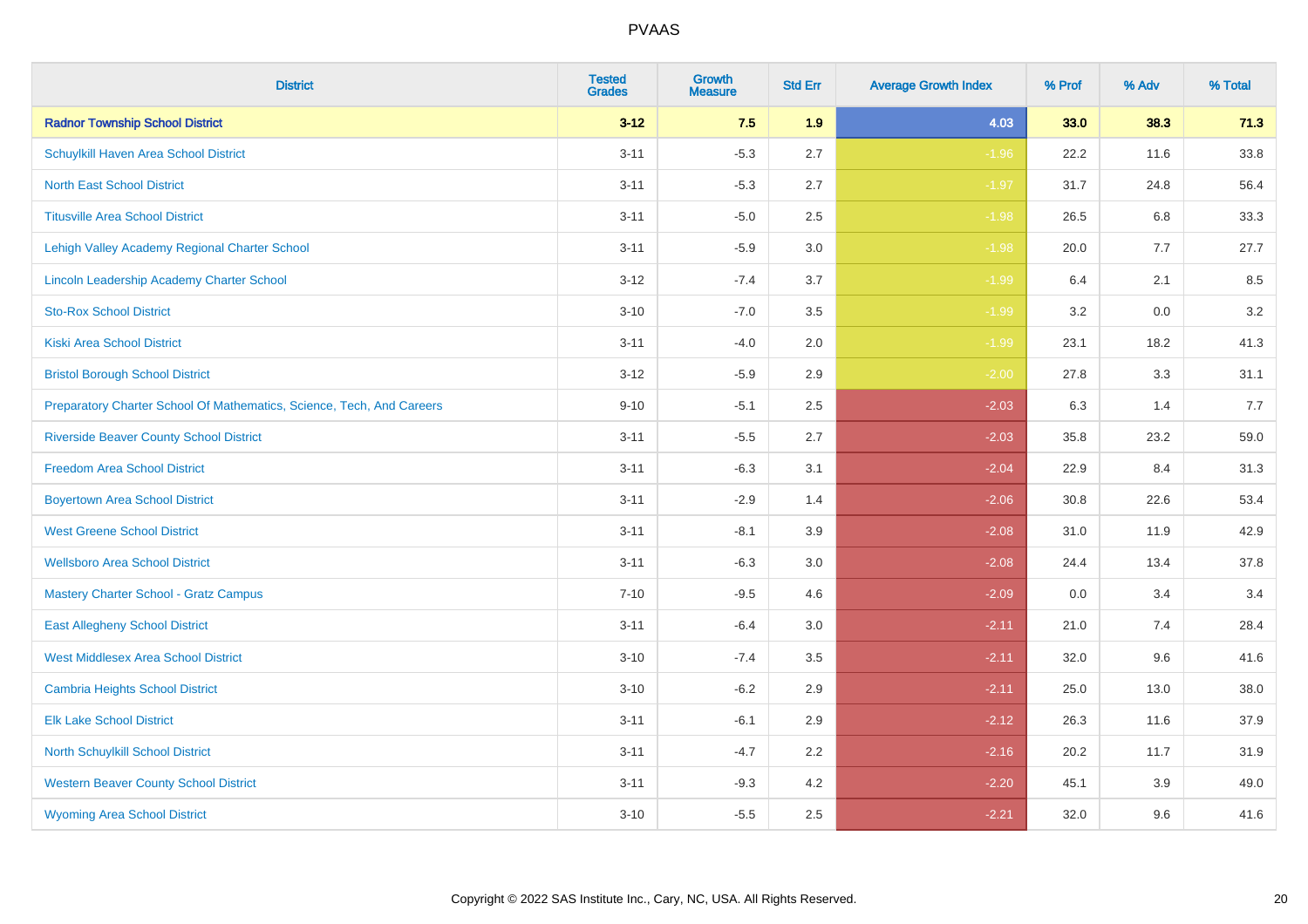| <b>District</b>                               | <b>Tested</b><br><b>Grades</b> | Growth<br><b>Measure</b> | <b>Std Err</b> | <b>Average Growth Index</b> | % Prof | % Adv | % Total |
|-----------------------------------------------|--------------------------------|--------------------------|----------------|-----------------------------|--------|-------|---------|
| <b>Radnor Township School District</b>        | $3 - 12$                       | 7.5                      | 1.9            | 4.03                        | 33.0   | 38.3  | 71.3    |
| <b>Elizabeth Forward School District</b>      | $3 - 11$                       | $-5.5$                   | 2.5            | $-2.25$                     | 32.2   | 12.8  | 45.0    |
| <b>Yough School District</b>                  | $3 - 10$                       | $-6.2$                   | 2.7            | $-2.27$                     | 28.9   | 8.8   | 37.7    |
| Owen J Roberts School District                | $3 - 11$                       | $-3.5$                   | 1.5            | $-2.27$                     | 36.8   | 24.4  | 61.2    |
| <b>Susquenita School District</b>             | $3 - 11$                       | $-5.9$                   | 2.6            | $-2.28$                     | 30.6   | 13.9  | 44.4    |
| <b>Achievement House Charter School</b>       | $7 - 11$                       | $-8.2$                   | 3.6            | $-2.28$                     | 16.7   | 2.8   | 19.4    |
| <b>Carmichaels Area School District</b>       | $3 - 10$                       | $-7.0$                   | 3.1            | $-2.30$                     | 17.8   | 9.6   | 27.4    |
| <b>Commodore Perry School District</b>        | $3 - 11$                       | $-10.4$                  | 4.5            | $-2.30$                     | 29.4   | 5.9   | 35.3    |
| Jamestown Area School District                | $3 - 11$                       | $-9.5$                   | 4.1            | $-2.33$                     | 41.5   | 4.9   | 46.3    |
| <b>Riverside School District</b>              | $3 - 11$                       | $-6.2$                   | 2.7            | $-2.33$                     | 20.8   | 17.0  | 37.7    |
| <b>City CHS</b>                               | $10 - 11$                      | $-5.6$                   | 2.4            | $-2.34$                     | 15.9   | 1.5   | 17.4    |
| <b>Octorara Area School District</b>          | $3 - 11$                       | $-7.5$                   | 3.2            | $-2.35$                     | 26.1   | 17.0  | 43.2    |
| <b>Pottsville Area School District</b>        | $3 - 12$                       | $-4.9$                   | 2.1            | $-2.36$                     | 21.8   | 7.9   | 29.6    |
| <b>Mount Pleasant Area School District</b>    | $3 - 11$                       | $-5.4$                   | 2.3            | $-2.37$                     | 33.3   | 8.7   | 42.0    |
| <b>Wyoming Valley West School District</b>    | $3 - 11$                       | $-5.5$                   | 2.3            | $-2.38$                     | 22.2   | 9.2   | 31.4    |
| <b>Redbank Valley School District</b>         | $3 - 11$                       | $-7.5$                   | 3.1            | $-2.41$                     | 12.4   | 10.6  | 23.1    |
| <b>Forbes Road School District</b>            | $3 - 11$                       | $-11.5$                  | 4.7            | $-2.43$                     | 23.1   | 10.3  | 33.3    |
| Pocono Mountain School District               | $3 - 12$                       | $-4.3$                   | 1.8            | $-2.43$                     | 35.5   | 17.1  | 52.6    |
| Perseus House Charter School Of Excellence    | $6 - 11$                       | $-6.4$                   | 2.6            | $-2.50$                     | 0.9    | 0.0   | 0.9     |
| <b>Columbia-Montour AVTS</b>                  | $9 - 10$                       | $-7.1$                   | 2.8            | $-2.52$                     | 19.5   | 3.2   | 22.7    |
| <b>Antietam School District</b>               | $3 - 10$                       | $-9.5$                   | 3.7            | $-2.57$                     | 20.9   | 1.5   | 22.4    |
| <b>Greater Nanticoke Area School District</b> | $3 - 12$                       | $-6.8$                   | 2.6            | $-2.58$                     | 15.2   | 8.9   | 24.1    |
| Catasauqua Area School District               | $3 - 12$                       | $-7.3$                   | 2.8            | $-2.58$                     | 27.1   | 11.2  | 38.3    |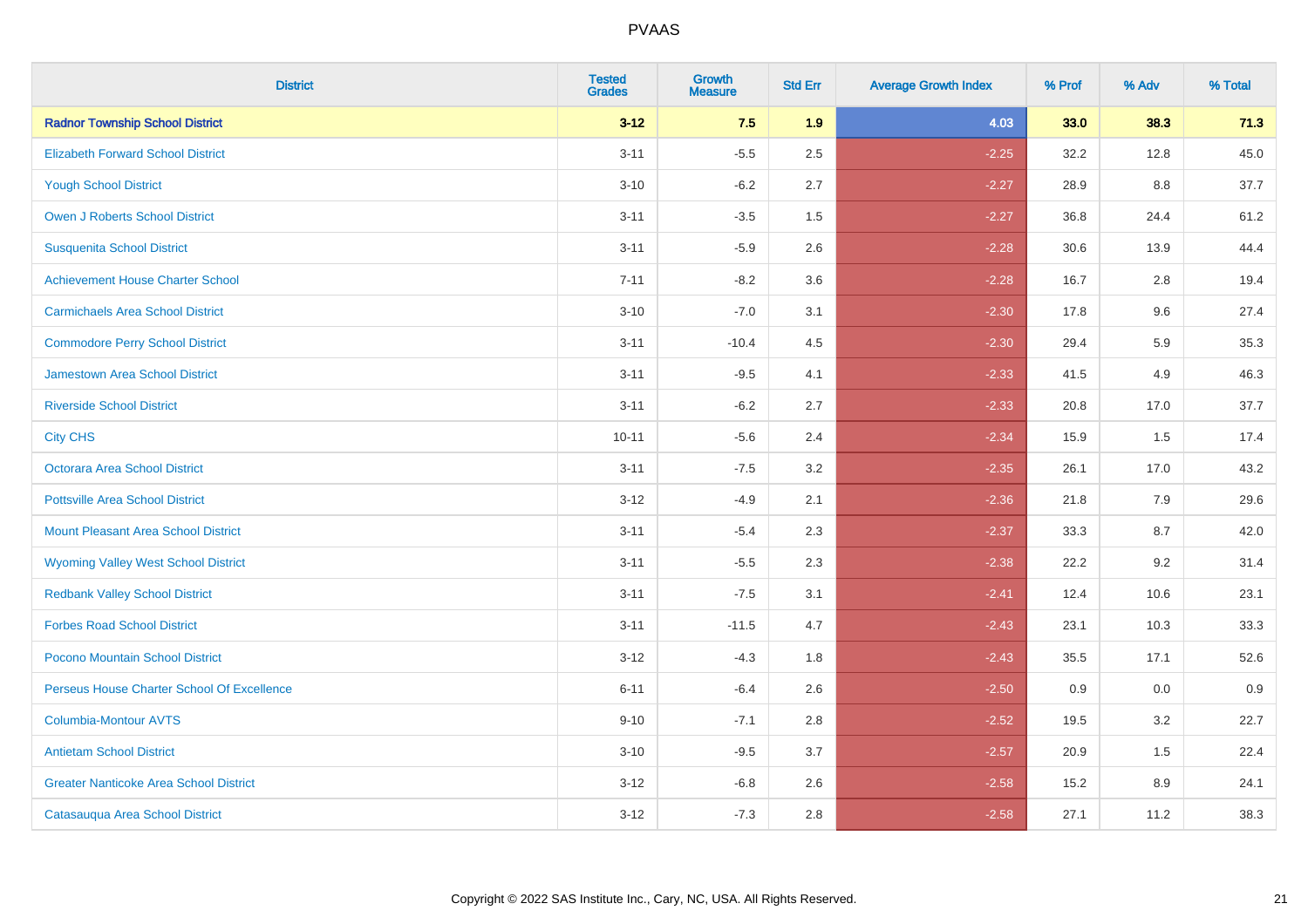| <b>District</b>                                | <b>Tested</b><br><b>Grades</b> | <b>Growth</b><br><b>Measure</b> | <b>Std Err</b> | <b>Average Growth Index</b> | % Prof | % Adv | % Total |
|------------------------------------------------|--------------------------------|---------------------------------|----------------|-----------------------------|--------|-------|---------|
| <b>Radnor Township School District</b>         | $3 - 12$                       | 7.5                             | 1.9            | 4.03                        | 33.0   | 38.3  | 71.3    |
| <b>Union City Area School District</b>         | $3 - 12$                       | $-8.7$                          | 3.3            | $-2.59$                     | 29.7   | 10.9  | 40.6    |
| <b>Bethel Park School District</b>             | $3 - 11$                       | $-4.4$                          | 1.7            | $-2.62$                     | 40.1   | 27.3  | 67.4    |
| <b>Richland School District</b>                | $3 - 11$                       | $-6.9$                          | 2.6            | $-2.63$                     | 40.1   | 20.9  | 61.0    |
| <b>Turkeyfoot Valley Area School District</b>  | $3 - 12$                       | $-15.4$                         | 5.8            | $-2.66$                     | 3.8    | 3.8   | 7.6     |
| <b>Connellsville Area School District</b>      | $3 - 11$                       | $-5.3$                          | 2.0            | $-2.67$                     | 24.2   | 5.0   | 29.1    |
| <b>Blairsville-Saltsburg School District</b>   | $3 - 11$                       | $-7.5$                          | 2.8            | $-2.67$                     | 20.1   | 8.2   | 28.3    |
| <b>Lawrence County CTC</b>                     | $10 - 11$                      | $-9.8$                          | 3.7            | $-2.68$                     | 7.3    | 0.0   | 7.3     |
| <b>Avonworth School District</b>               | $3 - 10$                       | $-6.2$                          | 2.3            | $-2.68$                     | 35.9   | 14.1  | 50.0    |
| <b>Governor Mifflin School District</b>        | $3 - 11$                       | $-4.4$                          | 1.6            | $-2.69$                     | 30.3   | 7.7   | 38.0    |
| <b>Eastern York School District</b>            | $3 - 11$                       | $-6.2$                          | 2.3            | $-2.70$                     | 27.8   | 18.5  | 46.4    |
| La Academia Partnership Charter School         | $6 - 11$                       | $-15.5$                         | 5.7            | $-2.70$                     | 2.3    | 0.0   | 2.3     |
| Karns City Area School District                | $3 - 11$                       | $-7.2$                          | 2.6            | $-2.71$                     | 26.4   | 20.8  | 47.2    |
| Selinsgrove Area School District               | $3 - 12$                       | $-5.7$                          | 2.1            | $-2.74$                     | 25.4   | 13.9  | 39.2    |
| <b>Clarion-Limestone Area School District</b>  | $3 - 12$                       | $-10.0$                         | 3.6            | $-2.76$                     | 28.3   | 20.0  | 48.3    |
| <b>Pottsgrove School District</b>              | $3 - 11$                       | $-5.5$                          | 2.0            | $-2.78$                     | 28.6   | 10.3  | 38.8    |
| <b>Quakertown Community School District</b>    | $3 - 12$                       | $-4.3$                          | 1.5            | $-2.79$                     | 33.8   | 20.1  | 53.8    |
| <b>Sharon City School District</b>             | $3 - 11$                       | $-6.5$                          | 2.3            | $-2.79$                     | 13.1   | 5.0   | 18.1    |
| <b>Innovative Arts Academy Charter School</b>  | $6 - 11$                       | $-7.2$                          | 2.5            | $-2.83$                     | 2.0    | 0.0   | 2.0     |
| Southern Columbia Area School District         | $3 - 11$                       | $-8.5$                          | 3.0            | $-2.83$                     | 30.5   | 12.8  | 43.3    |
| <b>Berwick Area School District</b>            | $3 - 11$                       | $-6.9$                          | 2.4            | $-2.84$                     | 22.3   | 11.5  | 33.8    |
| Mifflinburg Area School District               | $3 - 11$                       | $-6.0$                          | 2.1            | $-2.87$                     | 32.7   | 13.3  | 46.0    |
| <b>Carbon Career &amp; Technical Institute</b> | $9 - 11$                       | $-9.3$                          | 3.2            | $-2.92$                     | 19.6   | 2.2   | 21.7    |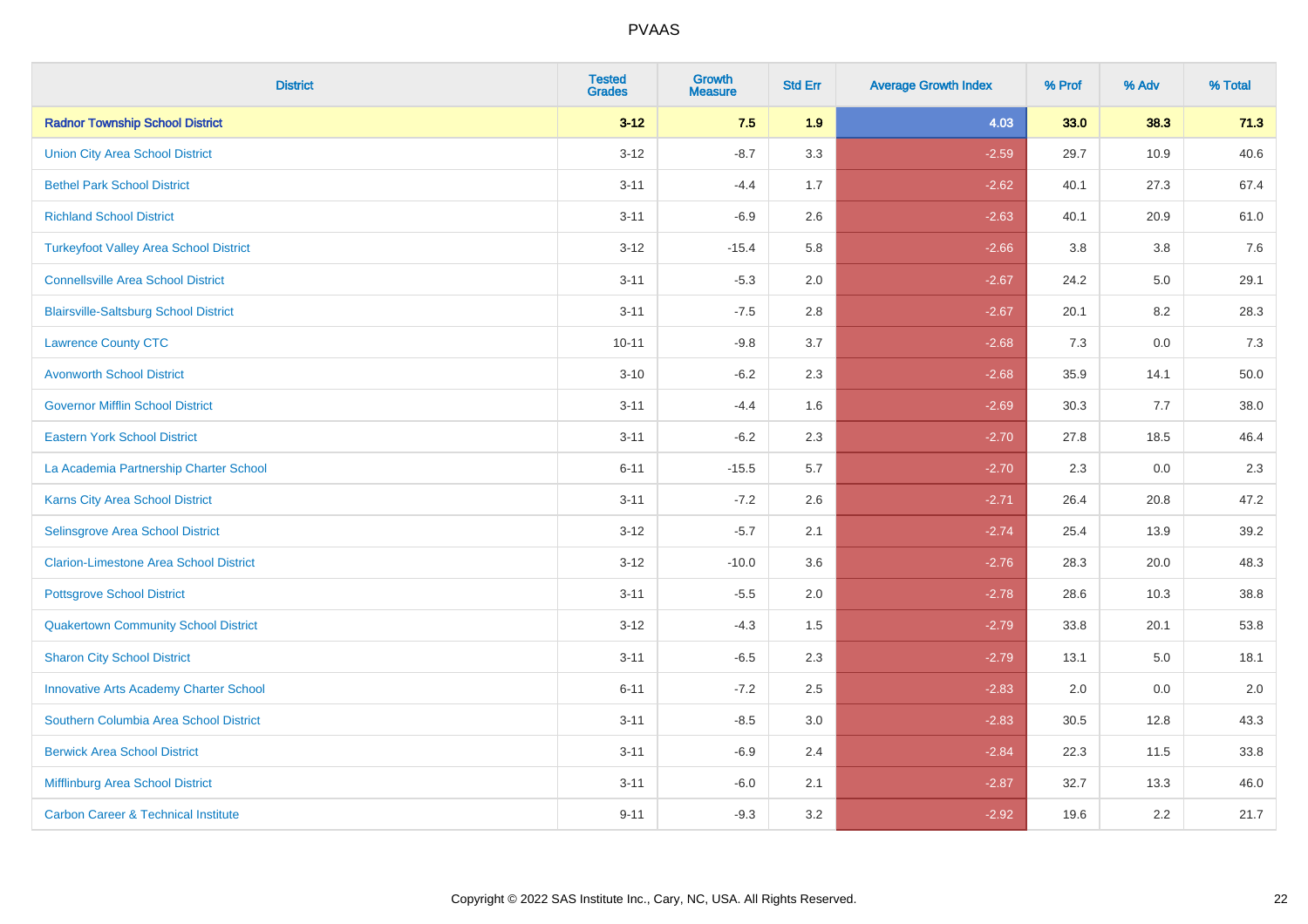| <b>District</b>                           | <b>Tested</b><br><b>Grades</b> | <b>Growth</b><br><b>Measure</b> | <b>Std Err</b> | <b>Average Growth Index</b> | % Prof | % Adv | % Total |
|-------------------------------------------|--------------------------------|---------------------------------|----------------|-----------------------------|--------|-------|---------|
| <b>Radnor Township School District</b>    | $3 - 12$                       | 7.5                             | 1.9            | 4.03                        | 33.0   | 38.3  | 71.3    |
| <b>Baldwin-Whitehall School District</b>  | $3 - 11$                       | $-5.5$                          | 1.9            | $-2.93$                     | 32.0   | 14.7  | 46.7    |
| <b>Montour School District</b>            | $3 - 11$                       | $-6.1$                          | 2.1            | $-2.95$                     | 31.8   | 23.6  | 55.3    |
| <b>Carlisle Area School District</b>      | $3 - 11$                       | $-5.2$                          | 1.7            | $-2.99$                     | 28.0   | 19.3  | 47.3    |
| <b>Corry Area School District</b>         | $3 - 11$                       | $-6.8$                          | 2.3            | $-3.01$                     | 24.0   | 8.8   | 32.8    |
| <b>Gettysburg Area School District</b>    | $3 - 11$                       | $-6.0$                          | 2.0            | $-3.02$                     | 28.8   | 19.6  | 48.5    |
| Boys Latin Of Philadelphia Charter School | $6 - 12$                       | $-8.0$                          | 2.7            | $-3.02$                     | 1.4    | 0.0   | 1.4     |
| Imhotep Institute Charter High School     | $9 - 11$                       | $-17.6$                         | 5.8            | $-3.03$                     | 15.4   | 0.0   | 15.4    |
| <b>Greensburg Salem School District</b>   | $3 - 11$                       | $-6.9$                          | 2.2            | $-3.06$                     | 30.3   | 13.3  | 43.6    |
| California Area School District           | $3 - 10$                       | $-13.7$                         | 4.5            | $-3.06$                     | 41.7   | 16.7  | 58.3    |
| Jefferson-Morgan School District          | $3 - 10$                       | $-12.0$                         | 3.9            | $-3.09$                     | 28.6   | 6.1   | 34.7    |
| <b>Erie City School District</b>          | $3 - 12$                       | $-4.5$                          | 1.4            | $-3.09$                     | 13.4   | 6.7   | 20.1    |
| <b>Hanover Area School District</b>       | $3 - 11$                       | $-14.7$                         | 4.7            | $-3.13$                     | 12.1   | 3.0   | 15.2    |
| <b>Wissahickon School District</b>        | $3 - 10$                       | $-5.3$                          | 1.7            | $-3.14$                     | 27.5   | 29.0  | 56.6    |
| <b>Keystone Oaks School District</b>      | $3 - 11$                       | $-7.2$                          | 2.3            | $-3.14$                     | 30.0   | 11.1  | 41.0    |
| <b>Somerset Area School District</b>      | $3 - 11$                       | $-7.6$                          | 2.4            | $-3.17$                     | 21.0   | 14.5  | 35.5    |
| <b>Parkland School District</b>           | $3 - 11$                       | $-3.7$                          | 1.2            | $-3.17$                     | 31.4   | 30.6  | 62.0    |
| Montoursville Area School District        | $3-12$                         | $-8.4$                          | 2.6            | $-3.17$                     | 38.8   | 18.2  | 57.0    |
| <b>Canon-Mcmillan School District</b>     | $3 - 11$                       | $-5.0$                          | 1.5            | $-3.25$                     | 30.8   | 28.5  | 59.3    |
| <b>Riverview School District</b>          | $3 - 11$                       | $-13.0$                         | 4.0            | $-3.29$                     | 43.1   | 7.8   | 51.0    |
| Lackawanna Trail School District          | $3 - 10$                       | $-11.0$                         | 3.3            | $-3.35$                     | 13.1   | 18.0  | 31.2    |
| East Stroudsburg Area School District     | $3 - 11$                       | $-4.9$                          | 1.4            | $-3.38$                     | 22.7   | 12.5  | 35.2    |
| <b>Mount Carmel Area School District</b>  | $3 - 11$                       | $-7.9$                          | 2.3            | $-3.38$                     | 18.2   | 4.4   | 22.6    |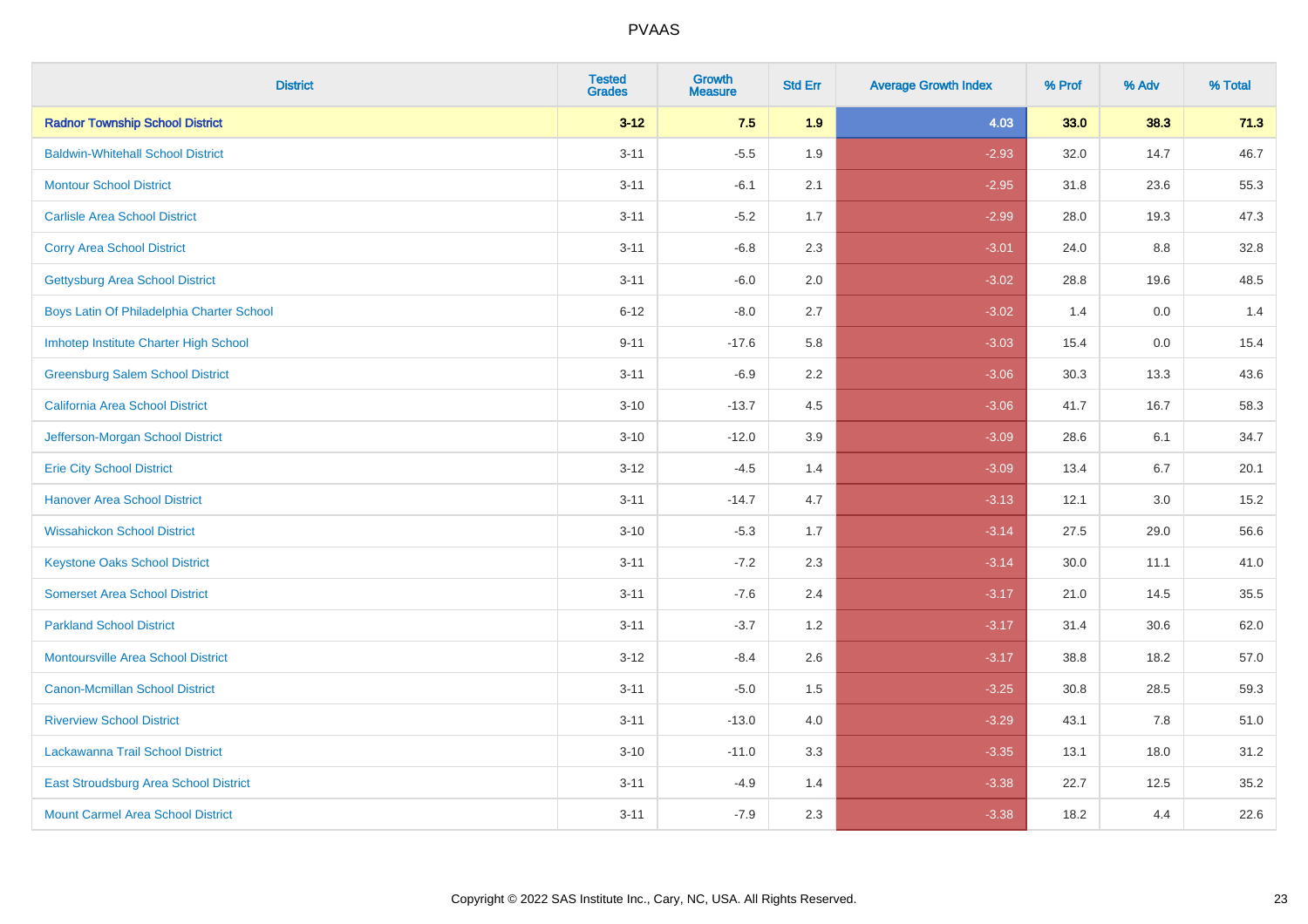| <b>District</b>                           | <b>Tested</b><br><b>Grades</b> | <b>Growth</b><br><b>Measure</b> | <b>Std Err</b> | <b>Average Growth Index</b> | % Prof | % Adv | % Total |
|-------------------------------------------|--------------------------------|---------------------------------|----------------|-----------------------------|--------|-------|---------|
| <b>Radnor Township School District</b>    | $3 - 12$                       | 7.5                             | 1.9            | 4.03                        | 33.0   | 38.3  | 71.3    |
| <b>Shikellamy School District</b>         | $3 - 10$                       | $-8.3$                          | 2.4            | $-3.42$                     | 20.8   | 18.5  | 39.2    |
| <b>Ligonier Valley School District</b>    | $3 - 11$                       | $-10.8$                         | 3.1            | $-3.43$                     | 34.1   | 5.8   | 39.9    |
| <b>South Park School District</b>         | $3 - 11$                       | $-8.8$                          | 2.5            | $-3.46$                     | 28.1   | 17.0  | 45.2    |
| <b>Burgettstown Area School District</b>  | $3 - 11$                       | $-11.2$                         | 3.2            | $-3.46$                     | 16.0   | 2.7   | 18.7    |
| <b>Mechanicsburg Area School District</b> | $3 - 11$                       | $-5.7$                          | 1.6            | $-3.48$                     | 35.1   | 16.0  | 51.2    |
| Morrisville Borough School District       | $3 - 11$                       | $-13.1$                         | 3.7            | $-3.52$                     | 4.9    | 1.6   | 6.6     |
| <b>West York Area School District</b>     | $3 - 12$                       | $-9.8$                          | 2.7            | $-3.57$                     | 21.9   | 10.9  | 32.8    |
| <b>Old Forge School District</b>          | $3 - 12$                       | $-11.3$                         | 3.1            | $-3.62$                     | 28.6   | 13.2  | 41.8    |
| <b>Shade-Central City School District</b> | $3 - 11$                       | $-14.6$                         | 4.0            | $-3.68$                     | 9.6    | 0.0   | 9.6     |
| Jefferson County-Dubois AVTS              | $9 - 11$                       | $-11.7$                         | 3.1            | $-3.72$                     | 17.6   | 2.8   | 20.4    |
| <b>Pittston Area School District</b>      | $3 - 11$                       | $-8.2$                          | 2.2            | $-3.75$                     | 26.7   | 14.8  | 41.5    |
| <b>Mohawk Area School District</b>        | $3 - 11$                       | $-10.5$                         | 2.8            | $-3.75$                     | 35.1   | 10.6  | 45.7    |
| <b>Grove City Area School District</b>    | $3 - 12$                       | $-8.8$                          | 2.3            | $-3.89$                     | 25.6   | 16.4  | 42.0    |
| <b>Tacony Academy Charter School</b>      | $3 - 11$                       | $-12.9$                         | 3.3            | $-3.90$                     | 8.6    | 1.4   | 10.0    |
| <b>Bethlehem Area School District</b>     | $3 - 11$                       | $-4.5$                          | 1.1            | $-3.91$                     | 20.4   | 11.3  | 31.7    |
| <b>Tussey Mountain School District</b>    | $3 - 12$                       | $-13.0$                         | 3.3            | $-3.93$                     | 11.1   | 3.2   | 14.3    |
| <b>Windber Area School District</b>       | $3 - 11$                       | $-11.9$                         | 3.0            | $-3.94$                     | 41.0   | 10.3  | 51.3    |
| <b>Plum Borough School District</b>       | $3 - 11$                       | $-9.4$                          | 2.4            | $-3.98$                     | 32.9   | 27.4  | 60.4    |
| <b>Ellwood City Area School District</b>  | $3 - 11$                       | $-12.5$                         | 3.1            | $-4.00$                     | 26.7   | 8.7   | 35.4    |
| <b>Deer Lakes School District</b>         | $3 - 11$                       | $-10.0$                         | 2.5            | $-4.02$                     | 27.7   | 9.9   | 37.6    |
| <b>Southmoreland School District</b>      | $3 - 11$                       | $-12.5$                         | 3.1            | $-4.04$                     | 33.3   | 15.5  | 48.8    |
| <b>Milton Area School District</b>        | $3 - 11$                       | $-10.1$                         | 2.5            | $-4.04$                     | 23.0   | 11.3  | 34.2    |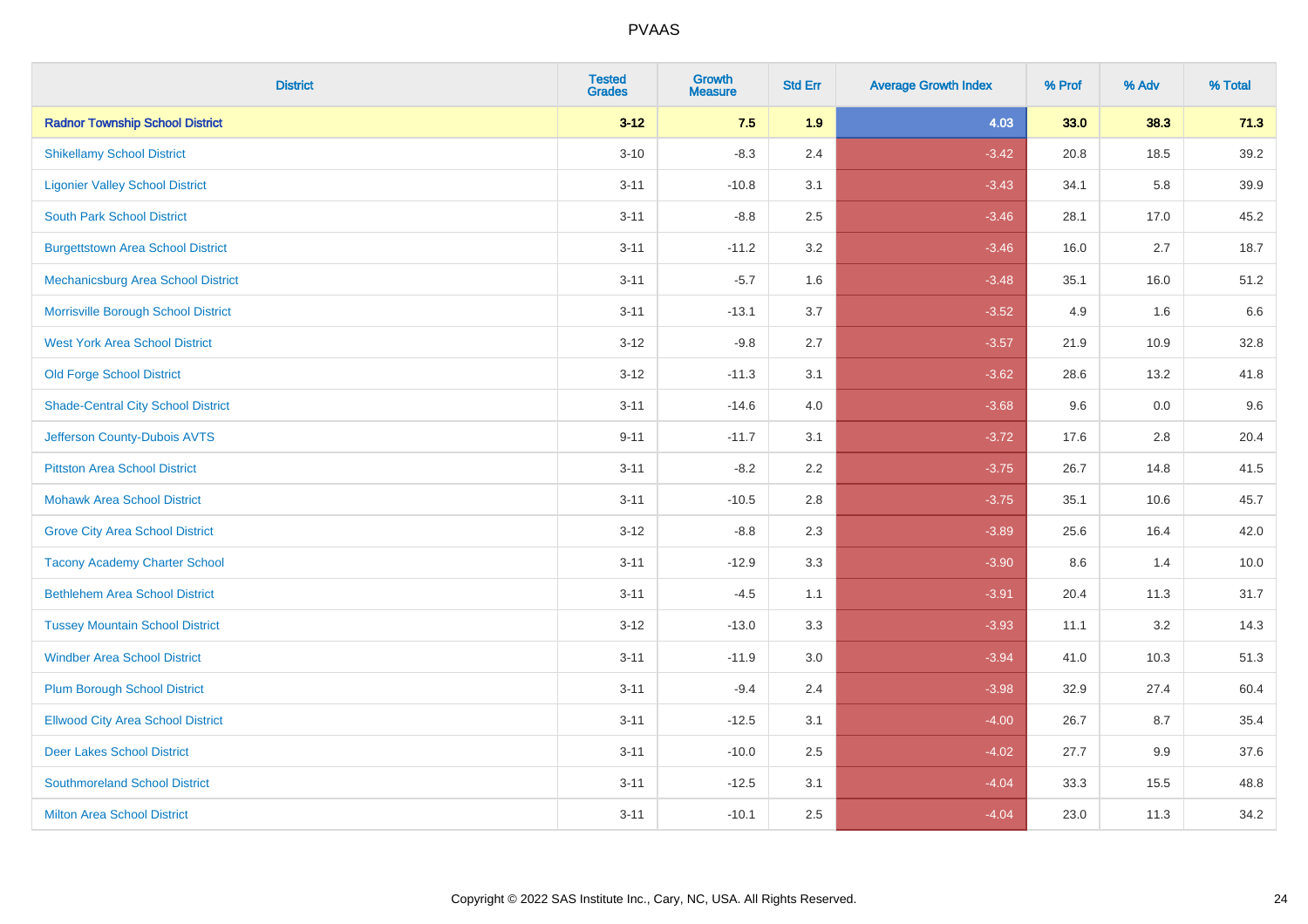| <b>District</b>                               | <b>Tested</b><br><b>Grades</b> | <b>Growth</b><br><b>Measure</b> | <b>Std Err</b> | <b>Average Growth Index</b> | % Prof | % Adv   | % Total |
|-----------------------------------------------|--------------------------------|---------------------------------|----------------|-----------------------------|--------|---------|---------|
| <b>Radnor Township School District</b>        | $3 - 12$                       | 7.5                             | 1.9            | 4.03                        | 33.0   | 38.3    | 71.3    |
| <b>Scranton School District</b>               | $3 - 12$                       | $-10.1$                         | 2.5            | $-4.04$                     | 20.0   | 7.7     | 27.7    |
| <b>Mcguffey School District</b>               | $3 - 11$                       | $-12.1$                         | 3.0            | $-4.06$                     | 12.8   | 5.9     | 18.6    |
| <b>Moniteau School District</b>               | $3 - 11$                       | $-11.8$                         | 2.9            | $-4.07$                     | 22.6   | $5.0\,$ | 27.6    |
| <b>Mid Valley School District</b>             | $3 - 10$                       | $-11.1$                         | 2.7            | $-4.07$                     | 28.3   | 8.1     | 36.4    |
| <b>Panther Valley School District</b>         | $3 - 12$                       | $-13.3$                         | 3.2            | $-4.10$                     | 31.5   | 4.1     | 35.6    |
| <b>Williamsburg Community School District</b> | $3 - 11$                       | $-16.9$                         | 4.1            | $-4.14$                     | 22.4   | 0.0     | 22.4    |
| <b>Central Fulton School District</b>         | $3 - 11$                       | $-13.3$                         | 3.2            | $-4.20$                     | 18.1   | 9.7     | 27.8    |
| <b>Chartiers Valley School District</b>       | $3 - 11$                       | $-9.1$                          | 2.1            | $-4.23$                     | 20.7   | 17.4    | 38.0    |
| <b>Central Dauphin School District</b>        | $3 - 11$                       | $-5.2$                          | 1.2            | $-4.24$                     | 29.3   | 8.7     | 38.0    |
| <b>Interboro School District</b>              | $3 - 12$                       | $-8.4$                          | 2.0            | $-4.27$                     | 27.6   | 6.4     | 34.1    |
| <b>Big Spring School District</b>             | $3 - 11$                       | $-9.8$                          | 2.3            | $-4.32$                     | 23.6   | 12.9    | 36.5    |
| <b>General Mclane School District</b>         | $3 - 11$                       | $-10.7$                         | 2.4            | $-4.40$                     | 34.0   | 15.6    | 49.6    |
| <b>Chambersburg Area School District</b>      | $3 - 11$                       | $-5.6$                          | 1.3            | $-4.42$                     | 24.2   | 15.2    | 39.4    |
| <b>Greenville Area School District</b>        | $3 - 11$                       | $-13.2$                         | $3.0\,$        | $-4.45$                     | 32.1   | 4.6     | 36.7    |
| Jim Thorpe Area School District               | $3 - 11$                       | $-10.9$                         | 2.4            | $-4.48$                     | 19.5   | $6.0\,$ | 25.5    |
| <b>Hanover Public School District</b>         | $3 - 11$                       | $-12.4$                         | 2.7            | $-4.50$                     | 22.7   | 6.2     | 28.9    |
| <b>Northwestern School District</b>           | $3 - 11$                       | $-14.6$                         | 3.2            | $-4.51$                     | 32.5   | 13.7    | 46.2    |
| <b>Dunmore School District</b>                | $3 - 11$                       | $-12.2$                         | 2.7            | $-4.51$                     | 15.0   | 5.3     | 20.4    |
| <b>Derry Area School District</b>             | $3 - 11$                       | $-11.8$                         | 2.6            | $-4.53$                     | 34.8   | 6.1     | 40.9    |
| <b>Fannett-Metal School District</b>          | $3 - 11$                       | $-22.3$                         | 4.8            | $-4.65$                     | 16.4   | 6.6     | 23.0    |
| <b>Neshannock Township School District</b>    | $3 - 10$                       | $-12.5$                         | 2.7            | $-4.73$                     | 29.0   | 13.0    | 42.0    |
| <b>Girard School District</b>                 | $3 - 11$                       | $-12.3$                         | 2.6            | $-4.76$                     | 29.7   | 18.9    | 48.6    |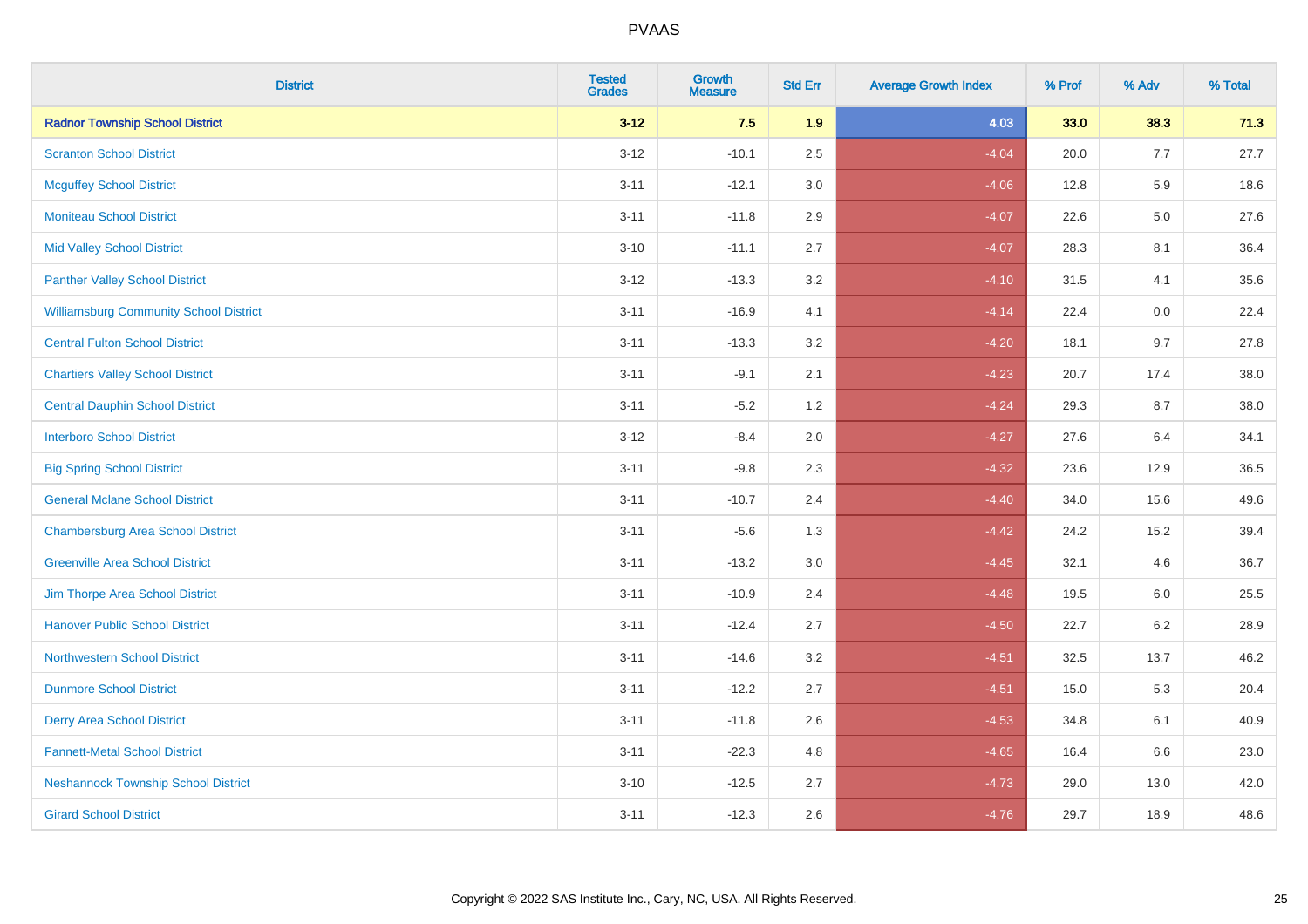| <b>District</b>                                    | <b>Tested</b><br><b>Grades</b> | <b>Growth</b><br><b>Measure</b> | <b>Std Err</b> | <b>Average Growth Index</b> | % Prof | % Adv   | % Total |
|----------------------------------------------------|--------------------------------|---------------------------------|----------------|-----------------------------|--------|---------|---------|
| <b>Radnor Township School District</b>             | $3 - 12$                       | 7.5                             | 1.9            | 4.03                        | 33.0   | 38.3    | 71.3    |
| Lehigh Valley Charter High School For The Arts     | $9 - 10$                       | $-11.8$                         | 2.5            | $-4.76$                     | 28.9   | 5.7     | 34.6    |
| <b>West Mifflin Area School District</b>           | $3 - 12$                       | $-11.9$                         | 2.5            | $-4.77$                     | 15.9   | 4.0     | 19.9    |
| <b>Chartiers-Houston School District</b>           | $3 - 10$                       | $-16.5$                         | 3.5            | $-4.79$                     | 26.3   | 6.6     | 32.9    |
| <b>Executive Education Academy Charter School</b>  | $3 - 10$                       | $-14.6$                         | 3.0            | $-4.81$                     | 8.5    | 1.2     | 9.8     |
| <b>Trinity Area School District</b>                | $3 - 11$                       | $-8.7$                          | 1.8            | $-4.87$                     | 20.9   | 9.8     | 30.8    |
| Meyersdale Area School District                    | $3 - 11$                       | $-16.1$                         | 3.3            | $-4.94$                     | 20.3   | 5.8     | 26.1    |
| <b>East Lycoming School District</b>               | $3 - 11$                       | $-10.9$                         | 2.1            | $-5.08$                     | 22.5   | 8.2     | 30.8    |
| <b>Wilkes-Barre Area School District</b>           | $3 - 11$                       | $-12.4$                         | 2.4            | $-5.18$                     | 14.2   | 3.7     | 17.9    |
| <b>Bristol Township School District</b>            | $3 - 11$                       | $-7.4$                          | 1.4            | $-5.32$                     | 13.8   | 4.6     | 18.4    |
| Philadelphia Academy Charter School                | $3 - 11$                       | $-14.7$                         | 2.7            | $-5.42$                     | 21.6   | 3.9     | 25.5    |
| <b>Washington School District</b>                  | $3 - 11$                       | $-15.9$                         | 2.9            | $-5.44$                     | 12.9   | 1.7     | 14.7    |
| <b>Lincoln Park Performing Arts Charter School</b> | $7 - 11$                       | $-14.9$                         | 2.7            | $-5.45$                     | 39.3   | $8.9\,$ | 48.2    |
| <b>Frazier School District</b>                     | $3 - 11$                       | $-18.9$                         | 3.4            | $-5.49$                     | 18.3   | 1.4     | 19.7    |
| <b>Aliquippa School District</b>                   | $3 - 11$                       | $-20.0$                         | 3.6            | $-5.54$                     | 1.7    | 0.0     | 1.7     |
| <b>Central Cambria School District</b>             | $3 - 11$                       | $-12.7$                         | 2.3            | $-5.61$                     | 19.4   | 7.4     | 26.9    |
| <b>Coatesville Area School District</b>            | $3 - 11$                       | $-9.5$                          | 1.6            | $-5.81$                     | 12.8   | 3.3     | 16.2    |
| <b>New Castle Area School District</b>             | $3 - 12$                       | $-13.6$                         | 2.3            | $-5.99$                     | 17.6   | 2.0     | 19.5    |
| <b>Kennett Consolidated School District</b>        | $3 - 11$                       | $-10.4$                         | 1.7            | $-6.27$                     | 28.7   | 14.0    | 42.7    |
| <b>Big Beaver Falls Area School District</b>       | $3 - 11$                       | $-17.9$                         | 2.8            | $-6.27$                     | 9.4    | 2.8     | 12.2    |
| <b>Hempfield Area School District</b>              | $3 - 12$                       | $-10.2$                         | 1.6            | $-6.37$                     | 28.1   | 19.2    | 47.3    |
| York Co School Of Technology                       | $9 - 12$                       | $-10.9$                         | 1.6            | $-6.79$                     | 22.6   | 4.0     | 26.6    |
| <b>Greater Latrobe School District</b>             | $3 - 11$                       | $-14.1$                         | 2.0            | $-7.14$                     | 41.0   | 12.6    | 53.6    |